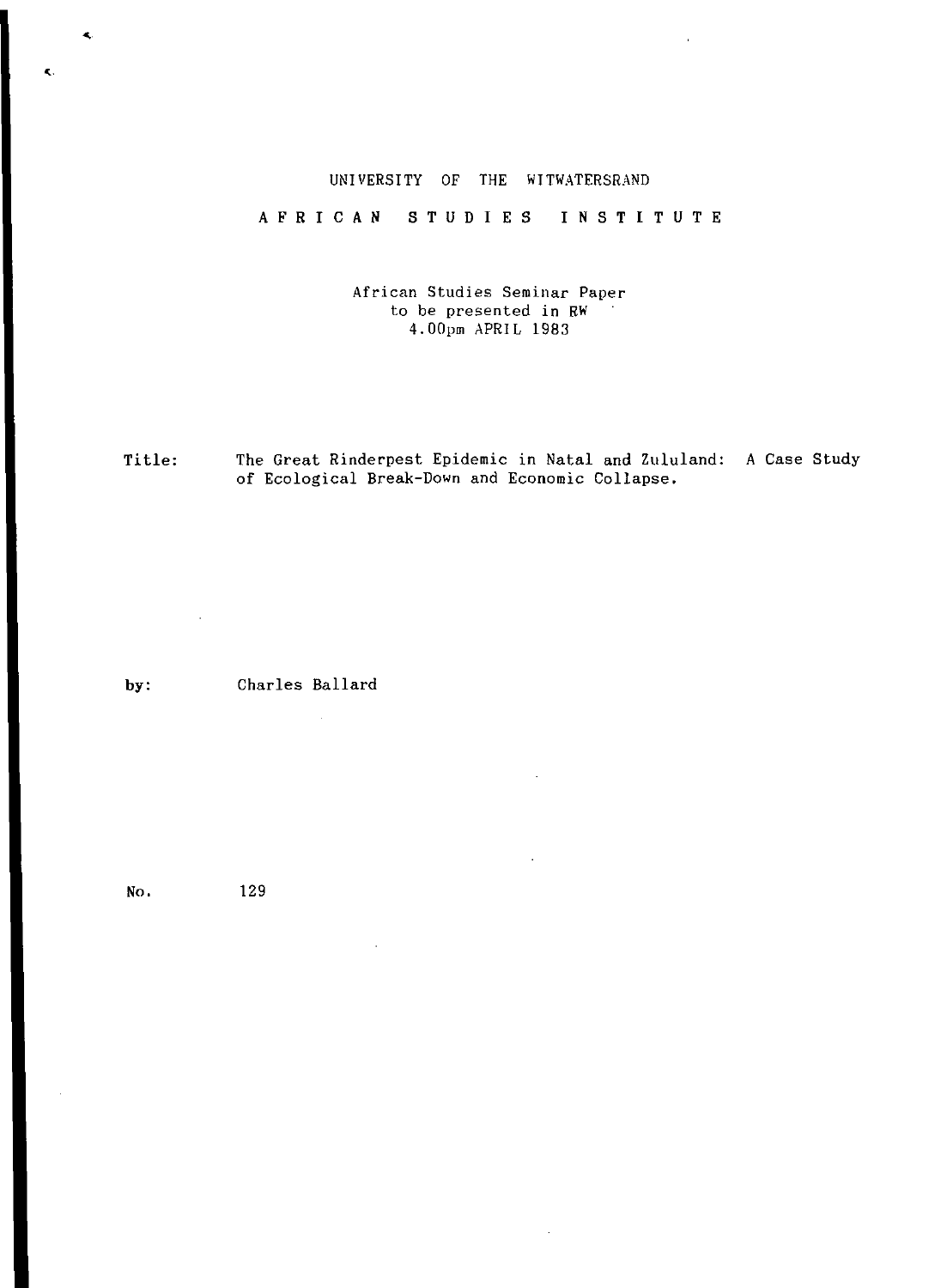### UNIVERSITY OF THE WITWATERSRAND

# AFRICAN STUDIES INSTITUTE

African Studies Seminar Paper to be presented at Seminar in RW 319 at 4.00 pm on Monday, the 18th April 1983.

## THE GREAT RINDERPEST EPIDEMIC IN NATAL AND ZULULAND: A CASE STUDY OF ECOLOGICAL BREAK-DOWN AND ECONOMIC COLLAPSE

#### *by Charles Ballard*

The 1890s and early 1900s were difficult years for many agricultural communities throughout much of the African continent, particularly the eastern and southern regions. The causes of the severe crop and stock losses among farmers, and the attendant social and political repercussions that followed in the wake of destruction, are squarely attributable to a cluster of unprecedented natural disasters. The African continent, from Somaliland in the north to the Cape Province in the south, reeled under the devastating effects of first, a locust plague, then the dreaded cattle epidemics of rinderpest and East Coast Fever. These afflictions were cruelly punctuated by a series of prolonged and searing droughts that further cripped agriculturalists.<sup>1</sup> The natural disasters of the 1890s and 1900s have been pointed to as important "re-inforcing factors" that contributed *to* the decline of southern African peasant communities.<sup>2</sup> In the German colony of Tanganyika rinderpest is claimed to have broken the "economic backbone of many of the most prosperous and advanced communities" and "initiated the breakdown of a long-established ecological balance and placed nature again at an advantage.<sup>3</sup> The repercussions of the rinderpest epidemic on Natal and Zululand were no less severe as an examination of the more explicit political and socio-economic responses of black and white communities reveals.

Before 1895 Natal and Zululand had, naturally, been beset by drought and stock disease. Between 1860 and 1895 a general drought occurred throughout the region on average every six years.<sup>4</sup> 1878 and 1881 stand out as particularly bad drought years and the sugar and maize crops were cut by as much as half.<sup>5</sup> American maize was imported to feed Africans on the verge of starvation in several "Native Locations" in .<br>1881.<sup>6</sup> Parapatetic white traders introduced bovine pleuro-pneumonia or lungsickness into Natal and Zululand in the mid-1850s and this killed thousands of cattle in Natal and especially Zululand. A renewed flareup began in 1872 and it wiped out approximately half of the cattle in the Zulu Kingdom alone.<sup>7</sup> Horsesickness was an almost perennial scourge of the equine population and blue tongue took a heavy toll of sheep among farmers in the 1860s and 1870s.<sup>8</sup> There were no serious insect infestations in colonial Natal and Zululand before 1895 save for a small swarm of locusts which touched down briefly near Durban in 1851.<sup>9</sup>

Apart from the normal cyclical adversities of drought, flooding and occasional stock disease, nineteenth century Natal and Zululand had generally favourable and predictable climatic and ecological conditions for agricultural development. Both the black and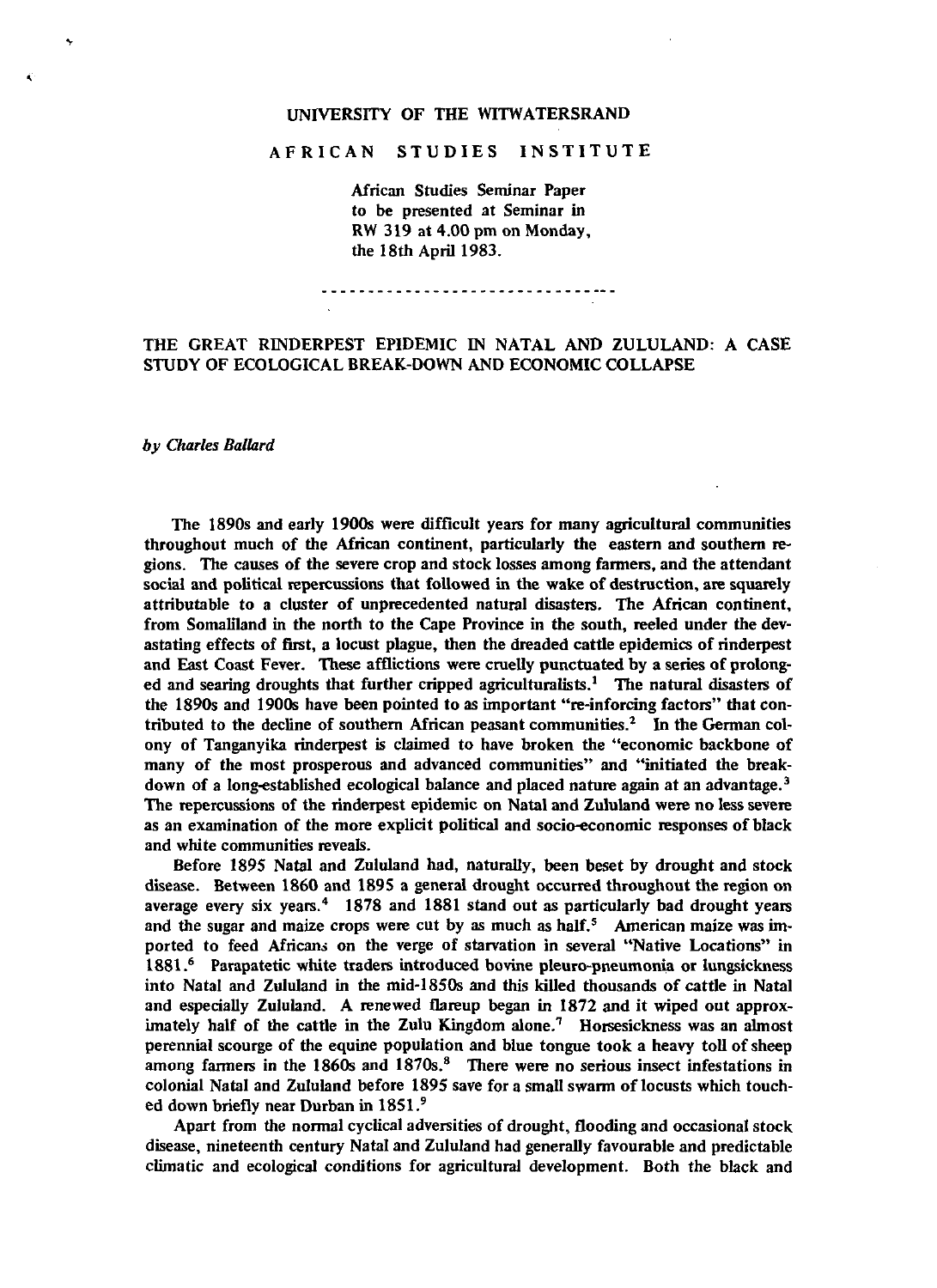$\sim$ 

| AFRICAINS IN NATAL FOR 1895 AND 1896 |                  |                      |              |                   |                 |               |
|--------------------------------------|------------------|----------------------|--------------|-------------------|-----------------|---------------|
| <b>Divisions</b>                     | *Maize -<br>1895 | $(Muids)***$<br>1896 | g<br>decline | Sorghum -<br>1895 | (Muids)<br>1896 | ę.<br>decline |
| <b>IXOPO</b>                         | 65 572           | 1511                 | 97.7         | 26 26 5           | 510             | 98.1          |
| <b>UPPER</b>                         |                  |                      |              |                   |                 |               |
| <b>UMKOMANZI</b>                     | 102875           | 3720                 | 96.4         | 30 000            | 2 1 5 0         | 92.9          |
| <b>IPOLELA</b>                       | 28 9 20          | 4 0 2 0              | 86.1         | 25 956            | 5 7 2 0         | 78.0          |
| <b>MAPAMULO</b>                      | 57375            | 10 000               | 82.6         | 30 605            | 8 0 0 0         | 73.9          |
| <b>KRANTZKOP</b>                     | 20 085           | 5 0 0 0              | 75.2         | 43 934            | 10 000          | 77.3          |
| <b>ALFRED</b>                        | 28 1 5 2         | 7 0 0 0              | 75.2         | 22810             | 4 500           | 80.3          |
| <b>ESTCOURT</b>                      | 36 504           | 11 353               | 68.9         | 25 939            | 8 2 8 8         | 68.1          |
| <b>UMGENI</b>                        | 23 283           | 7742                 | 66.8         | 19884             | 2 500           | 87.5          |
| <b>INANDA</b>                        | 4 500            | 1 5 2 6              | 66.1         | 2 1 6 0           | 1 0 3 2         | 52.3          |
| <b>NEWCASTLE</b>                     | 30 500           | 10978                | 64.1         | 17889             | 5 4 6 9         | 69.5          |
| <b>LOWER</b>                         |                  |                      |              |                   |                 |               |
| <b>TUGELA</b>                        | 10 150           | 3745                 | 63.2         | 8439              | 3 1 2 0         | 63.1          |
| <b>NDWEDWE</b>                       | 21 668           | 8 0 0 0              | 63.1         | 12 18 6           | 12 000          | 1.6           |
| <b>UMSINGA</b>                       | 59 928           | 25 000               | 58.3         | 14 982            | 40 000          | $(+166.9)$    |
| <b>UMVOTI</b>                        | 27 4 25          | 13 000               | 52.6         | 14 4 10           | 13 000          | 9.8           |
| <b>KLIP RIVER</b>                    | 23 093           | 11 254               | 51.3         | 43 1 21           | 12 1 21         | 71.9          |
| <b>LOWER</b>                         |                  |                      |              |                   |                 |               |
| <b>UMZIMKULU</b>                     | 18 000           | 10 000               | 44.5         | 7000              | 5 000           | 28.6          |
| <b>ALEXANDRA</b>                     | 4 5 5 0          | 2800                 | 38.5         | 12 400            | 12 360          | 0.4           |
| <b>IMPENDHLE</b>                     | 8 0 0 0          | 5 500                | 31.2         | 4 000             | 3 7 3 5         | 6.7           |
| <b>NEW HANOVER</b>                   | 6 3 9 5          | 5800                 | 9.4          | 4 1 5 5           | 3 740           | 10.0          |
| <b>DUNDEE</b>                        | 26 530           | 26 250               | 1.0          | 23 030            | 21 2 28         | 7.9           |
| <b>WEENEN</b>                        | 47 250           | 47 250               |              | 25 600            | 25 600          |               |
| <b>UMLAZI</b>                        | 5 6 6 2          | 5835                 | $(+3.0)$     | 3 5 5 1           | 3 3 6 4         | 5.3           |
| <b>UPPER</b>                         |                  |                      |              |                   |                 |               |
| <b>TUGELA</b>                        | 3 5 9 6          | 4450                 | $(+23.0)$    | 3 200             | 2435            | 24.0          |
| <b>LIONS RIVER</b>                   | 7991             | 12 030               | $(+50.0)$    | 2016              | 773             | 61.7          |

OFFICIAL ESTIMATES OF MAIZE AND SORGHUM PRODUCTION AMONGST AFRICANS IN NATAL FOR 1895 AND 1896

 $\approx$ Maize was the more important crop for Africans and it is used to determine the sequence of ranking in the table.

**\*#** Those Divisions above the dotted line suffered what were considered substantial crop losses of 30 per cent or more and those Divisions below the dotted line suffered little or no crop losses of less than 30 percent.

 $* * *$ The *muid* was a standard dry measure in Natal and is equivalent to 196 English pounds.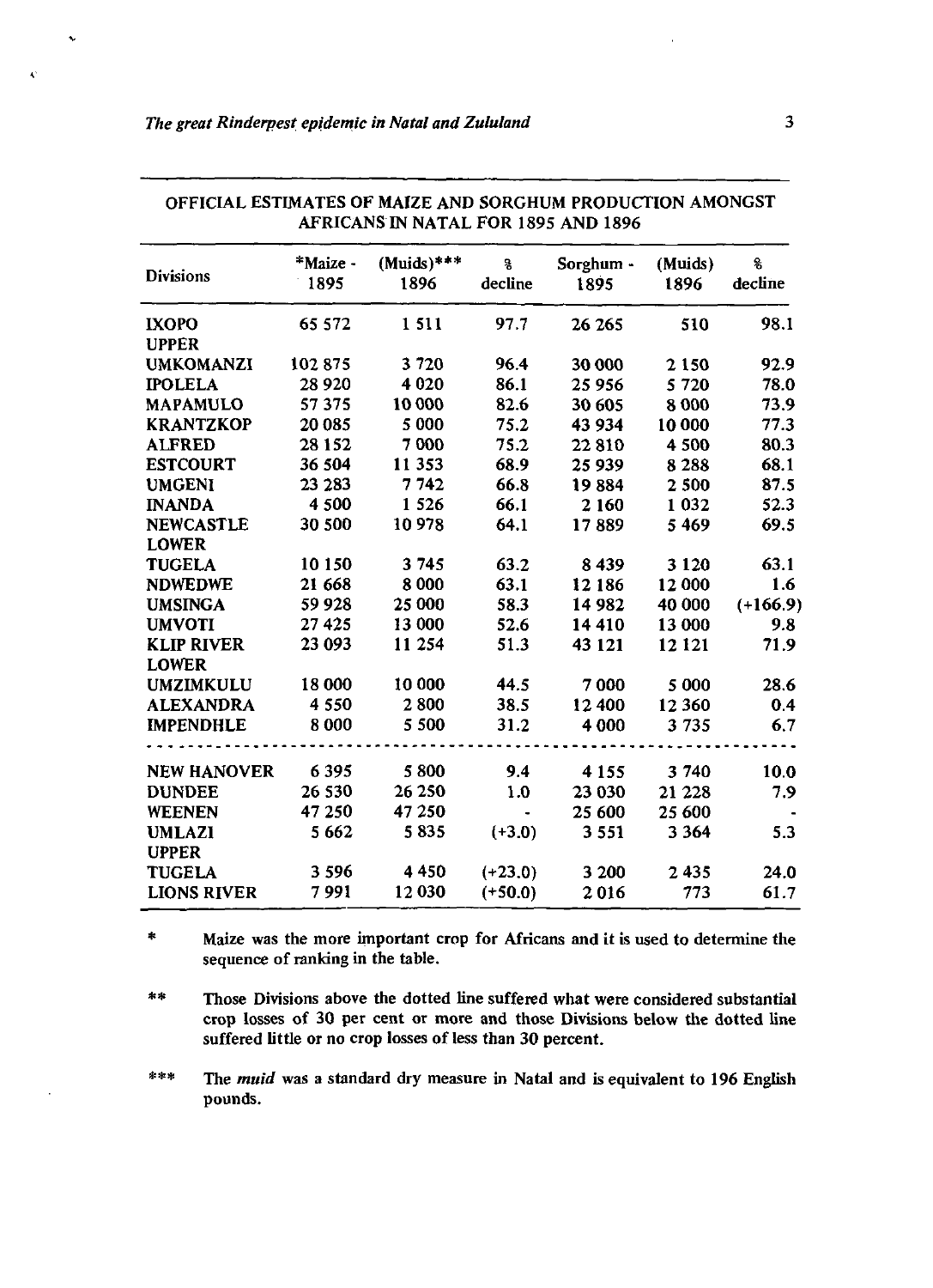white farming communities had, it seems, been successful in the management of their agricultural systems. Until the mid-1890s there had been no major environmental crisis or series of crises capable of destroying the stock and cropping systems of large sections of the population.

Between 1860 and 1895 the white farming community had developed a diversified system based on the production of major export staples such as sugar, wattle, wool, tea, coffee and ostrich feathers. Maize and other breadstuffs were not profitable crops for white farmers before the 1900s because of their inability to compete with foreign grain in both the import and export markets, and because the major consumers of maize, the African population, grew enough to meet their subsistence needs.<sup>10</sup>

During the mid-and late nineteenth century, Natal's black farmers had quite successfully adapted their pre-colonial subsistence crop staples of maize and sorghum to meet the new demands and wants generated by an emergent capitalist political economy. Black peasants found that they could continue to grow their narrow range of food crops to satisfy their basic subsistence requirements, and, at the same time, produce surpluses of maize and sorghum for sale on the local markets in order to pay their Hut Taxes, their rents, if they were tenants on white-owned lands, and their purchases of manufactured items.<sup>11</sup> In addition to their over-reliance on two grain crops, black peasants had developed a cattle complex upon which the foundations of their storeable wealth and social system largely rested.<sup>12</sup> Before 1895 no natural disasters of sufficient magnitude had tested the merits of either the black or white agricultural systems. The appearance of locusts in 1895-96, the forerunner to rinderpest, showed up the weaknesses of the narrow base of black agriculture in a pitiless light, compared to the more diversified and politically stronger white farming sector.

Vast swarms of red locusts (Nomadacris Septumfascinata Serville) swept out of north-eastern Africa onto the coastal belt of Natal and Zululand as early as August 1895 and stripped bare the fields of sugar cane and mealies.<sup>13</sup> For twelve long months "immense clouds of them swept over the land in all directions, sometimes so vast as to render dimmer the light of the sun".<sup>14</sup> The locust swarms of 1894 and 1895 severely cut sugar production. Surgar exports fell from a total of 121 721 cwt in 1895 to  $36\,123$  cwt in  $1896$ <sup>15</sup> The locust plague bore down most heavily on peasant communities. The weaknesses attributable to a narrow-based cropping system was realised during the locust infestations. The destruction of large portions of the subsistence crops of maize and sorghum led predictably to widespread malnutrition, indebtedness, increased labour migrancy and starvation among women, children and the elderly (see Table I). The magnitude of the distress among blacks is apparent in the fact that eighteen out of twenty-six of Natal's Magisterial Divisions suffered heavy crop losses of thirty to ninetyfive percent (see Map). The Black population in these eighteen Divisions was estimated at 432 973 or nearly seventy-six percent of the total African population in Natal.<sup>16</sup> Black peasants had little or no political power and thus received none of the services or black peasants had fitte of no political power and thus received none of the services of  $\mu$ Locust Plague was the first in a wave of natural calamities to hit the region and it weakened the peasantry materially and psychologically and made them more vulnerable to the scourge of Rinderpest. The Commissioner of Agriculture summarised the tribulations of Natal's farmers in his annual report and hinted that a worse catastrophe was imminent in 1897: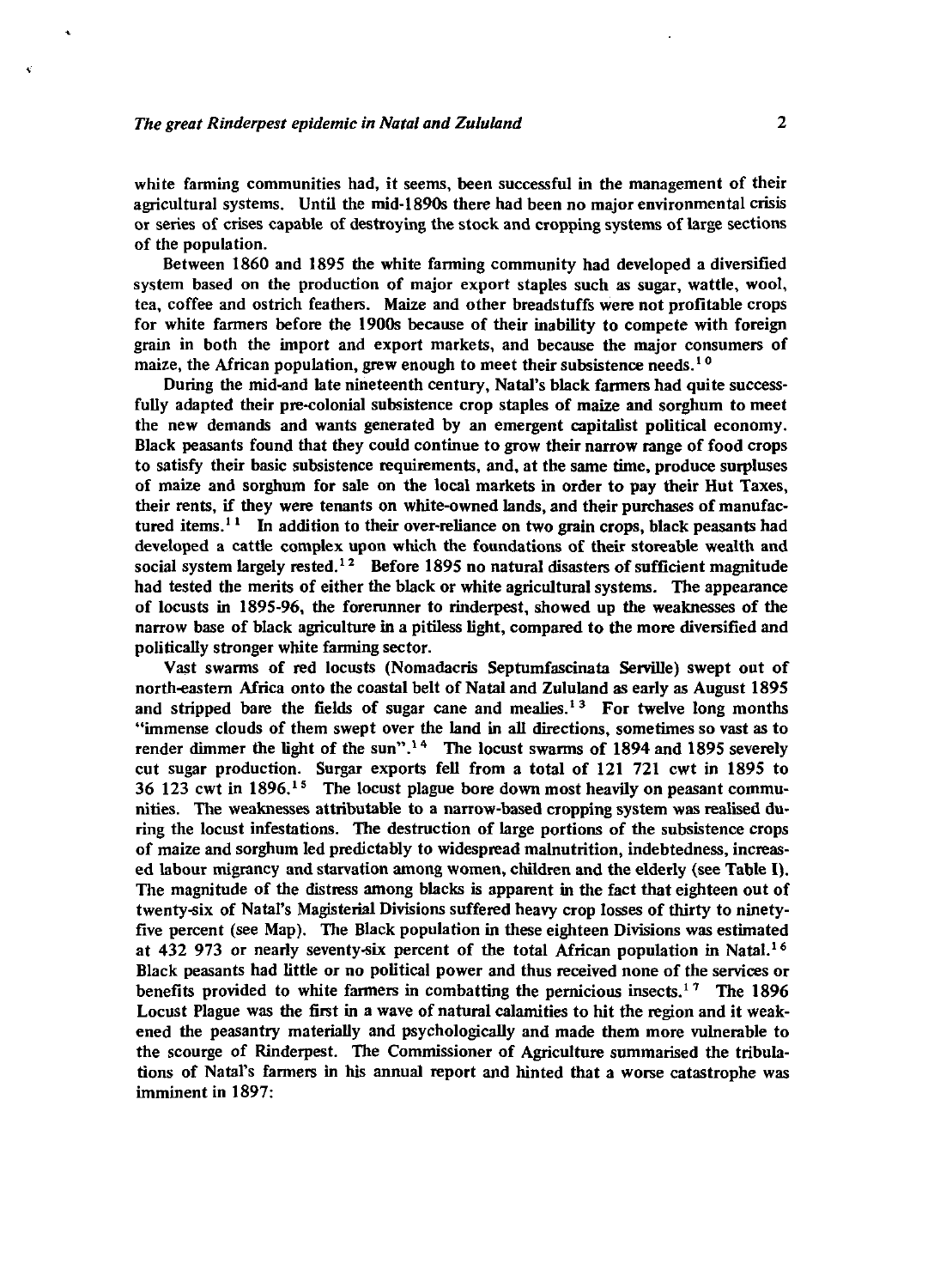

### The Colony of Natal 1896



Divisions that suffered substantial- 30 percent or more staple crop losses due to locusts.

\* Zululand was not incorporated into Natal until 1897; thus the areas of locust devastation arc only approximate as Government record keeping was not as precise for Zululand as for Natal proper.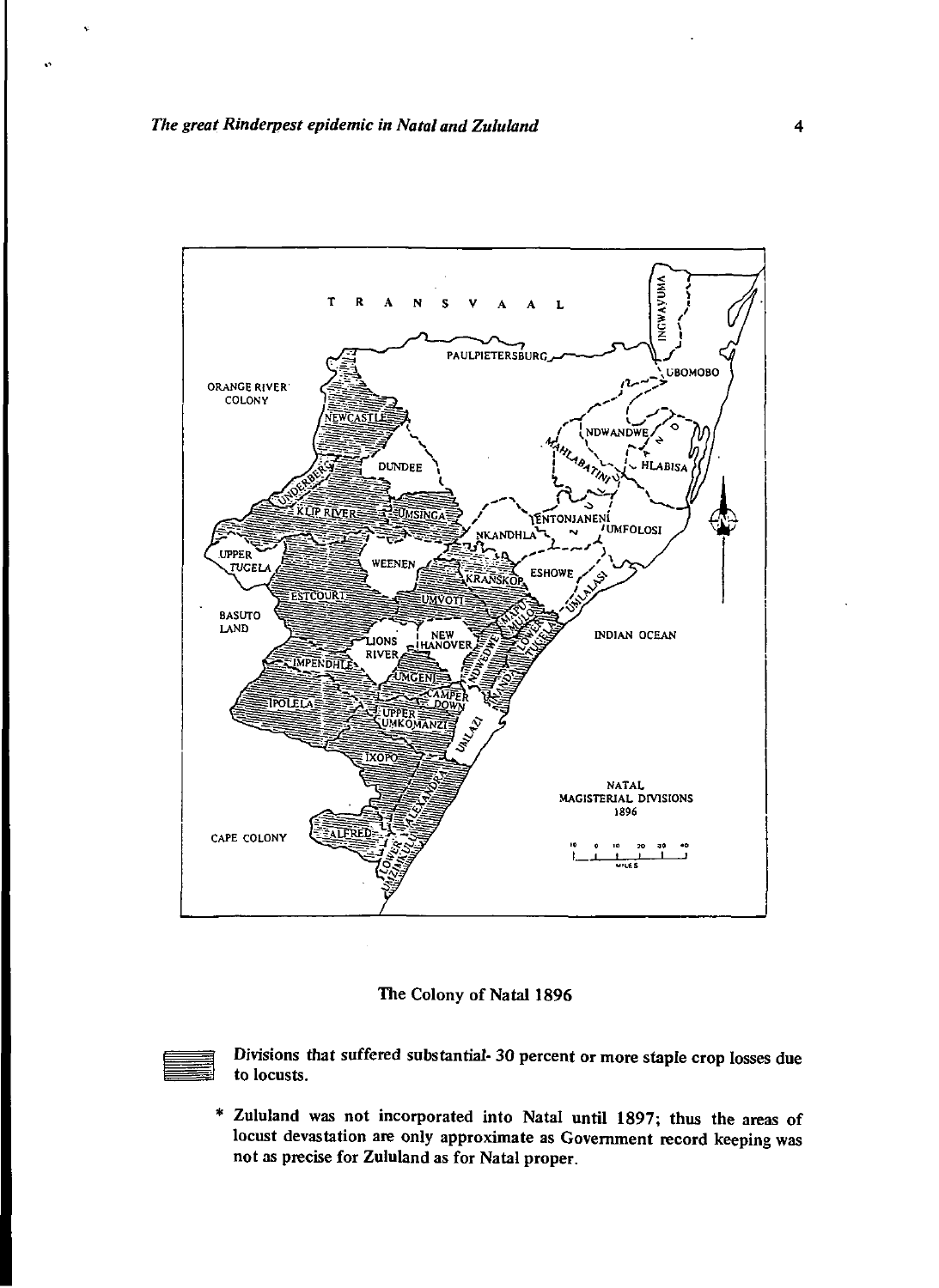. . . the past year was, from an agricultural point of view, fraught with many disasters and losses, arising chiefly from drought and the ravages of locusts. To these drawbacks has to be added the dread of an outbreak of rinderpest, from which the Cape Colony and the adjoining Republics have been and still are suffering serious losses.<sup>18</sup>

Rinderpest was defined as 'an accurate contagious virus disease of ruminants and swine, characterized by diarrhoea, nasal and lacrimal discharge and by ulceration of the mucous membrane of the mouth'.<sup>1</sup>*<sup>9</sup>* The Natal government authorities and the general public were alerted to the devastating effects of rinderpest in the Boer Republics, Rhodesia and the Cape Colony well in advance of its actual arrival in Natal and Zululand. In early May 1896 rinderpest broke out among trek oxen on the Harrismith town-lands on the Natal-Free State border.<sup>20</sup> White farmers, concerned over rinderpest entering Natal and infecting their cattle, attended the Rinderpest Conference in Pietermaritzburg in May 1896 and were informed by Natal's Chief Veterinary Surgeon that "no remedies have yet proved of any use . . ."<sup>21</sup> Many a hardened farmer must have paled when the Chief Veterinary Surgeon described the symptoms and the horrible death of cattle stricken by rinderpest:

Experience soon guides the eye and ear, and the broken-winded cough and the discharge of tears from angry-looking eyes are at once noticed. As the disease runs on, the animal becomes dull and disinclined to rise from the ground - some of the beasts may be constipated, passing hard pellets of yellow-grey clay - but most will be affected by a watery and foeted diarrhoea, often tinged with blood. The temperature is very high, and the breathing laboured, . . . ropey saliva hangs round the mouth and nostrils .. . As the temperature fulls, the animal becomes semi-comotose and weaker, muscles quiver incessantly, moaning and gulping increase, and about six days after an attack commences the beast dies .. *}<sup>2</sup>*

Pressure mounted on the Natal Government to make preparations for preventing the disease from entering the colony through rinderpest infected livestock, hides, clothing and people passing from the Orange Free State, the South African Republic and Zululand. In a special meeting of the Natal Farmers Conference in May 1896 a resolution was passed "to ask that the borders might be closed".<sup>23</sup> The Natal Government responded with a "General Plan for Meeting the Dangers of Rinderpest". The main provisions of the plan were the following:

A fence is in course of erection from the extreme northern point of the Colony along the north-eastern boundary towards the mouth of the Tugela. An inner fence will be constructed as soon as possible so as to establish a neutral zone between the two fences.

Each border will be closed against all traffic the moment that this extreme step is warranted by the spread of the disease in the neighbouring territory.

The best protection against the spread of the disease is the immediate repair of all existing fences, and the fencing of all farms not already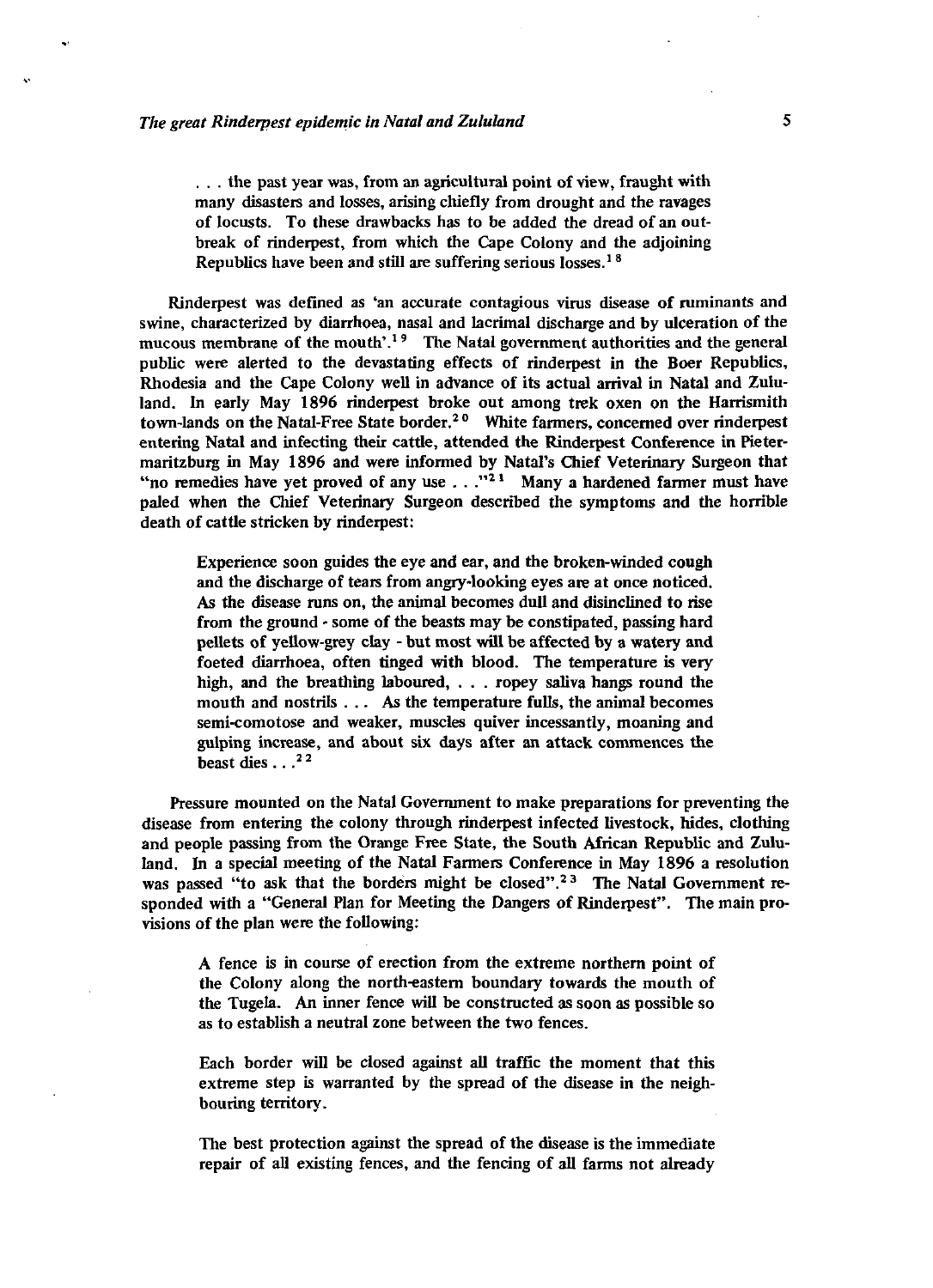fenced, and the making of inside paddocks.

The Government will consider favourably all applications for loans to be used in erecting fences as a protection against Rinderpest.

Four Veterinary Surgeons may be expected in the Colony .. . to assist the head of the Veterinary Department in his duties.

Steps are being taken to explain to the natives the character of the disease, and to secure their aid and assistance in the necessary precautions on location lands.2 4

The Natal government ordered the Commissioner of Agriculture *to* undertake the fencing off of the boudries between Natal and the Transvaal, the Free State and Zululand as a measure to prevent infected cattle from entering the colony. By June 1897 around 535 miles of fence had been erected on Natal's borders at an average cost of SO per mile.<sup>25</sup> Natal's Department of Agriculture employed 883 men to serve in the campaign against rinderpest. Natal was divided into 21 districts manned by 21 Inspectors, 127 European guards and 679 African levies. The Europeans were armed with carbines and all employees both black and white were sworn in as Special Constables with the authority to quarantine infected herds, to shoot diseased animals if necessary and to arrest those persons guilty of contravening quarantine restrictions by bringing cattle across the border into Natal. The government also ordered the mountain passes between Natal and Basutoland to be dynamited so as to make them impassable to cattle and oxwagons.<sup>26</sup> The Natal government spent 176 715 on fences, disinfecting stations, and employees' salaries in its bid to prevent rinderpest from entering the Colony.2 7

A heavy burden of responsibility fell on the Department of the Secretary for Native Affairs, (SNA), when the task of controlling rinderpest in the numerous African Reserves or "Locations" was handed over to the SNA by an already over-loaded Department of Agriculture.<sup>28</sup> The Secretary for Native Affairs, Frederick Moor, did not see the immediate urgency of alarming the Colony's black population over rinderpest because the epidemic had not penetrated beyond the Transvaal and Northern Orange Free State in early 1896. The *Times of Natal* (Durban) reflected the fears of many white settlers that the co-operation and assistance of Africans was essential if the rinderpest was to be kept out of the locations: the editorial appealed that "no time should, therefore, be lost in fully acquainting the natives of the nature of the disease, and of the measures it may be necessary to take for its suppression".<sup>29</sup> Two days later the SNA sent the Colonial Secretary a directive for dissemination to the Resident Magistrates and to the Locations:

I think it will be well if you will cause the Natives, generally, *to* be told through the Magistrates, that there is a bad cattle disease in the Transvaal, and the Government has stopped all cattle from coming into Transvaal. Natives near the Transvaal border should also be told that they are expected to give immediate notice to the Magistrate or Police if they hear of any cattle attempting to cross the Transvaal boundary.<sup>30</sup>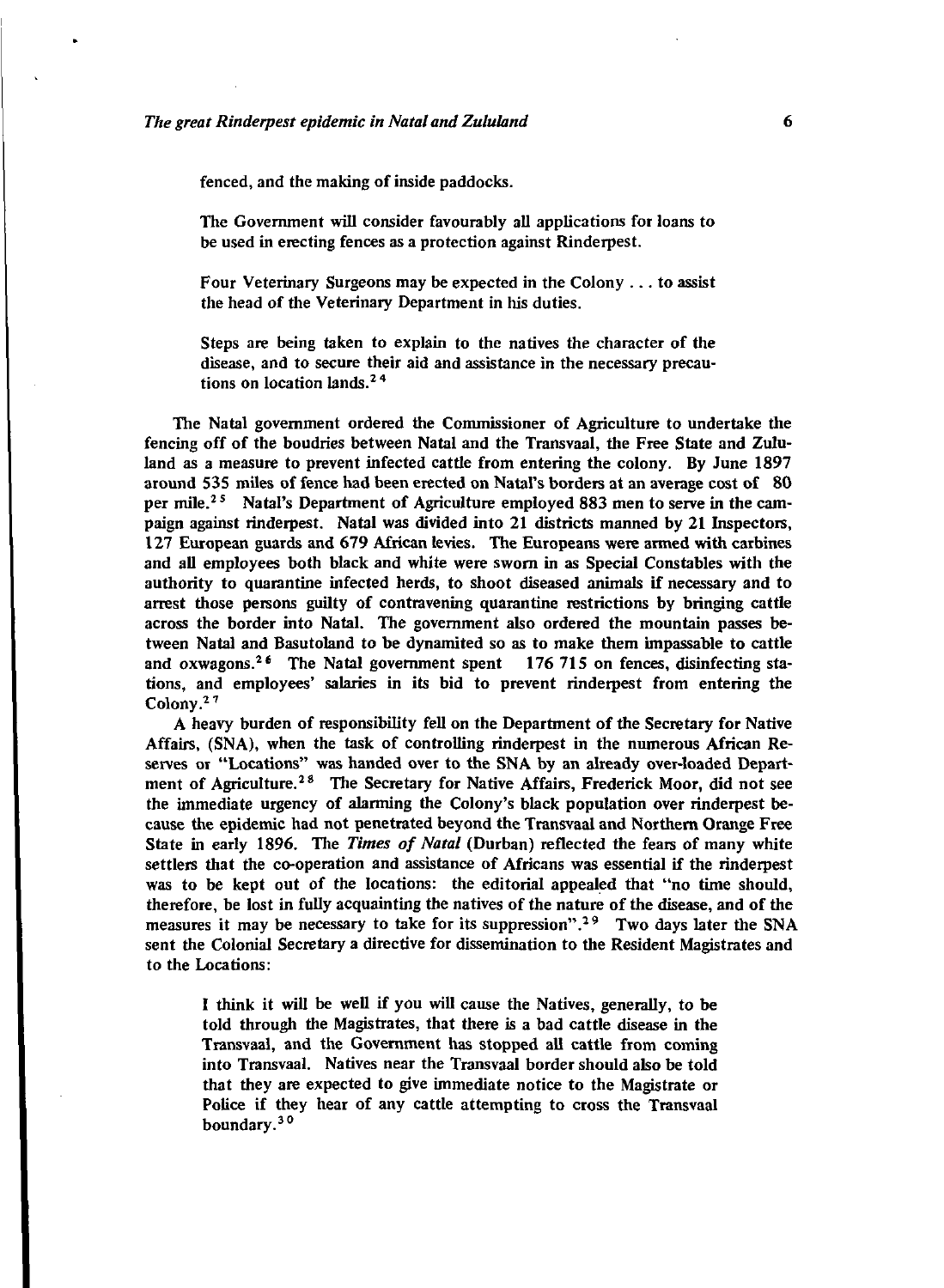Many whites in Natal harboured the conviction that if rinderpest broke out amongst the half-million or more African-owned cattle then it would spread disastrously fast if not checked by the wholesale putting-down or "stamping out" of diseased beasts and even those that were healthy but had come into contact with rinderpest. The Colonial Veterinary Surgeon (CVS) advised the SNA to wam Africans that stamping out may be resorted to, but that "much of their opposition would be overcome, especially if compensation were given<sup>", 31</sup> The SNA did not agree fully with the CVS and was hesitant to unduly alarm African stock-keepers of so extreme a measure as "stamping out" as it might foment disturbances - something that was always dreaded by a security and economy minded SNA. The *Natal Witness* was critical of the SNA's 'soft-line' on the stamping out issue and warned its readers that "what there is reason to fear is a degree of tenderness for the Native that will bring ruin to the white man".<sup>3</sup>*<sup>2</sup>*

The SNA moved slowly and cautiously in broaching the subject of rinderpest among Africans. It was not until 18 September 1896 that Moor directed R.O. Samuelson, the Under-Secretary for Native Affairs (USNA) to proceed to the Umsinga, Krantzkop and Mapumulo Divisions where he would meet the Chiefs and Headmen and .. . "Tell them that the cattle plague, known as rinderpest, is steadily advancing southwards and that it has reached the northern ports of the Transvaal and Barkly West,. .. Explain to them the nature of the disease, and tell them of the havoc it has done where it has broken out." The SNA was also called upon by the Department of Agriculture to instruct Africans living near the Colony's borders to give their labour to the Government's scheme for "the conveyance of fencing materials and other requisites to the Border and in the erection of the fence". Although blacks were drafted into state service, they were to be "remunerated by the Government for their services".<sup>33</sup> The "Border tribes" most affected by the SNA's anti-rinderpest campaign were the Amaqamvu under Chief Kula, the Amabomvu under Chiefs Mawele and Homoi, the Amakabela under Chief Gayede, the Amangcolosi under Chief Hlangabeza, the Amacele under Chief Geveza, the Hohoza under Chief Mkonto and the Amazulu under Chief Timuni.<sup>34</sup>

Before the SNA made its plans for preventing entry of rinderpest into the locations public, the colony's newspapers criticised the SNA for its failure to inform the white public of its policy towards the Locations. Moor was ridiculed for his uninformative administration:

The greatest anxiety has prevailed to know the intentions of the Government in regard of Locations, of the treatment of native cattle, and the liberty of natives to roam the country at their own pleasure, or the next thing to it.. . The Secretary for Native Affairs maintained an inflexible silence, but that Minister works on the principle of not letting his left hand know what his right is about.<sup>35</sup>

In 1896 the decimation of cattle by rinderpest in the Transvaal and the Free State was already having disastrous consequences for transport riders from Natal. Thousands of whites and even more blacks were engaged in the haulage of goods by ox-wagon between Natal and Witwatersrand gold fields. Many transport riders had a sizeable investment bound up in wagons, harnesses and trained oxen.<sup>36</sup> The rinderpest epidemic brought almost complete chaos and paupery to Natal transport riders unlucky enough to be stranded on the cold winter veldt of the interior with a lifetime's investment in oxen destroyed in as little as thirty hours. The Government of the South African Republic resorted to stamping out measures and black transport riders from Natal complained bitterly that the Transvaalers shot their cattle whether they were infected with rinder-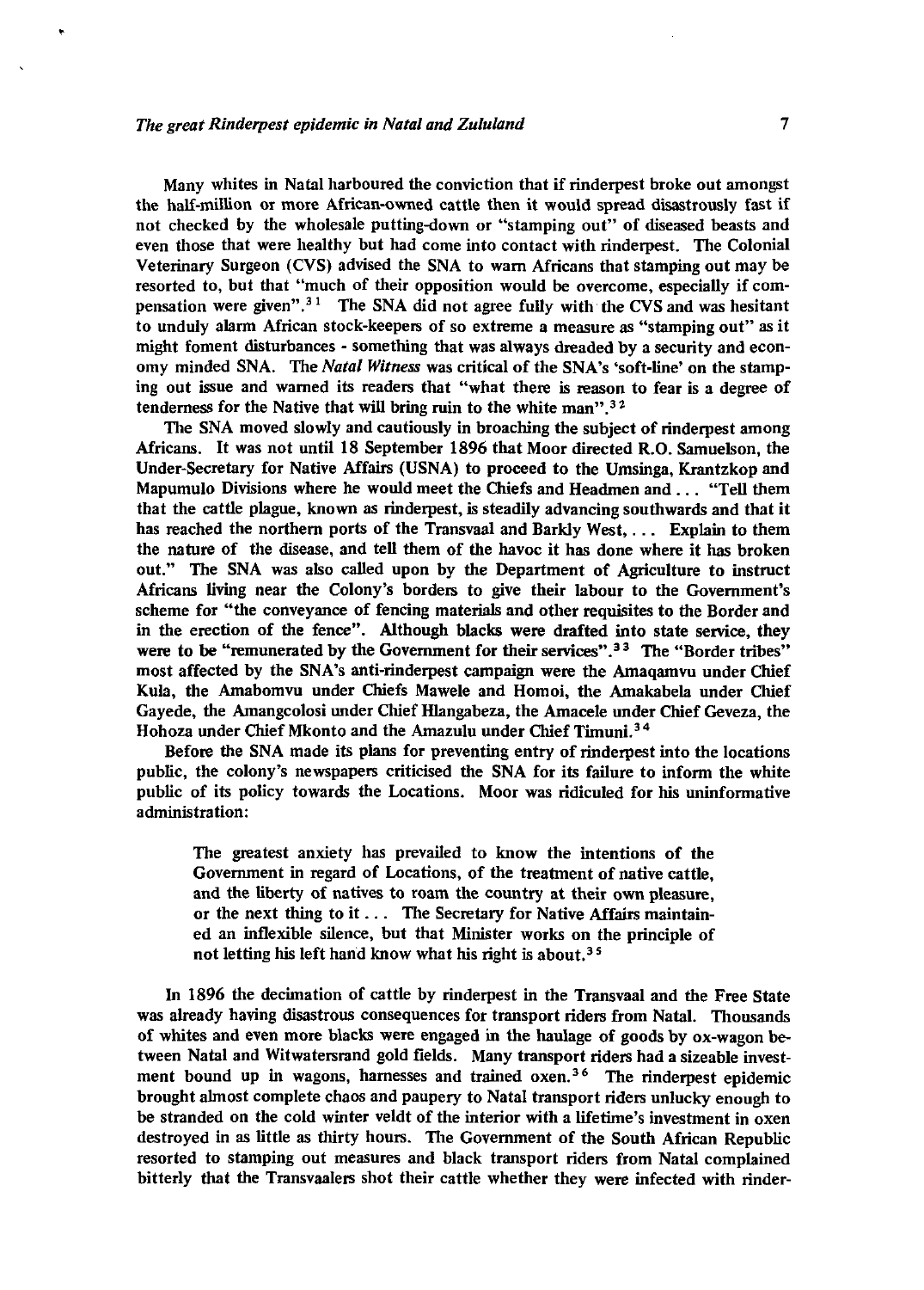pest or not. A Natal African, Joseph Gumede, bitterly denounced the Government for not providing assistance to their transport riders disabled and hungry in the Transvaal:

. . . what great trouble some of my brethren are now in, with no chance of help from those our noble Queen depends on to help and do justice to us poor natives in Natal? . . . when we find all we have worked very hard for, in the shape of a span of oxen and wagon, got through many years of patient toil, and now are cast adrift in a foreign state where it is so cold that our cattle will die, then we feel it is time to appeal for justice at the hands of our good Government, to help us with the Transvaal Government first, and afterwards to give us a place to quarantine our cattle, until . . . our cattle are free from all disease.<sup>37</sup>

The Natal Government, in its bid to quarantine the colony from infected cattle and goods in the interior Republics placed a further obstacle in the path of destitute white and black transport riders by sealing off the main roads from the Transvaal and Free State in late May 1896.<sup>38</sup> Transport riders with healthy teams of oxen were largely prevented from returning because it was feared, quite correctly, that they may be carriers of rinderpest. Thus, until the discovery of a fairly effective method of immunizing livestock in mid 1897, tens of thousands of transport oxen were sacrificed in vain efforts to stamp-out rinderpest. The destruction of much of Natal's ox-drawn transport system represented extremely heavy capital losses for most transport riders. It meant an even more serious loss of income for black peasants who had been either fully engaged in transport riding or combined it with farming and itinerant trading. Joseph Gumede pointed to the hardships facing the stranded and hungry blacks in the Transvaal, and the economic strains that relief efforts placed on an increasingly impoverished peasantry:

. . . Up to the present we have spent most of our earnings in buying food at exhorbitant prices, and we will not be able to hold on much longer, for we have now to send our crops by train to keep our boys alive at the wagons. This will be the last straw, for it will mean starvation in the near future.3 9

During the latter months of 1896 the SNA made further contingencies for the isolation of African Locations should rinderpest break out. The Resident Magistrates were directed to "appoint certain Chiefs and Headmen in the Locations as Supervisors in connection with the prevention of the introduction and spread of Rinderpest". The SNA placed the African supervisors under the Magistrate's control and the Government remunerated them at the "rate of  $E$  3 per month". The SNA spelled out the duties of the supervisors to the Magistrates. They were to "supervise the cattle of the members" of their tribes and to isolate and tie up any beast that showed signs of sickness. The Chiefs were also ordered to "see that no cattle cross the proclaimed cordons, and to report . . . any cattle which may have been brought into the Location in breach of the cordon regulations".<sup>40</sup> The SNA proclaimed further its intentions of quarantining all Locations in the colony should rinderpest threaten:

If the rinderpest does break out in the Location no cattle will be permitted to be moved from infected area, but the area will be isolated. The driving of cattle from any part of a Location in which an out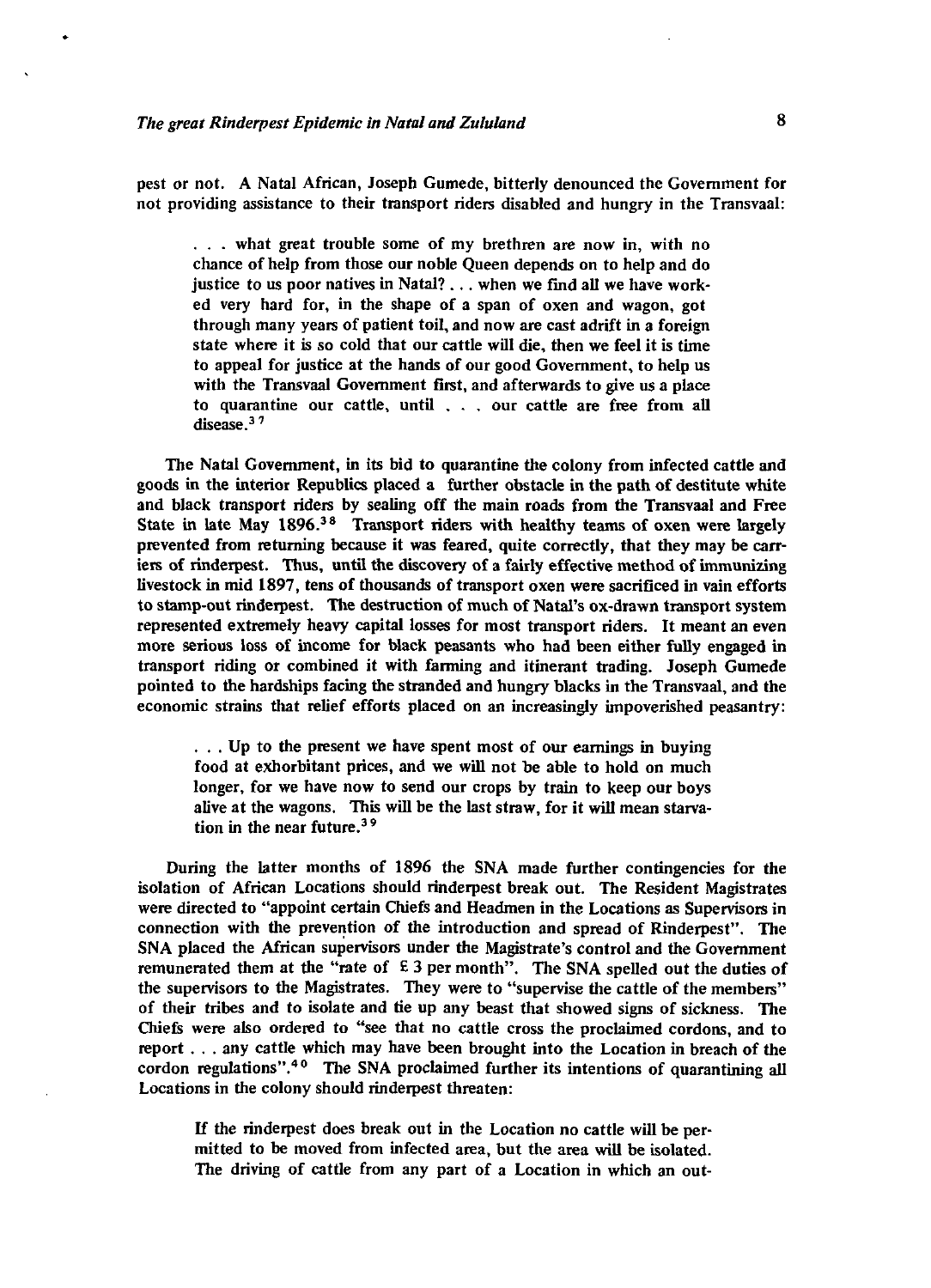break has taken place to any other locality will be prohibited, whether such cattle are infected or not. All movements of oxen or cattle of any kind will be forbidden.<sup>4</sup>*<sup>1</sup>*

The news that the Natal public awaited with dread occurred on 16 January 1897 when it was reported in the colony's press that an assistant veterinary surgeon "discovered a suspicious case of cattle disease on a farm a few miles from Dundee". On the 17th Natal's Principal Veterinary Surgeon, the Commissioner of Agriculture and the Minister of Agriculture visited the farm and diagnosed the case as "undoubtedly rinderpest."<sup>42</sup> Although the Dundee outbreak was the first reported case of rinderpest in Natal, it was later confirmed that the disease had broken out earlier among trek-oxen at Ladysmith, but that its presence was "not reported for a considerable time".<sup>43</sup>

In spite of the effort and money expended by the Natal authorities on controlling the spread of rinderpest, this proved to be completely ineffectual. There were a host of factors which ensured the spread of the dread disease. Most significant is the fact that a large number of whites and blacks were active in transport riding and their trek oxen carried rinderpest across the Natal border from the already infected Transvaal, Free State and Cape Colony. The livelihood of transport riders depended on moving goods and they often found ways to slip past the border guards and the disinfecting stations without being detected.<sup>44</sup> White and black public opinion in Natal blamed the Natal Government for the outbreak of rinderpest because of the failure of the Natal authorities to close the borders of the Free State and Transvaal before infected trek-oxen had crossed over into the colony. A lack of control over transport riders by the Government was pointed out as the reason for Ladysmith outbreak:

Until the information that rinderpest had broken out in the Colony was received here on the 18th (July) hundreds of tons of forage and farm produce were brought to Ladysmith from Harrismith, from an area in which the disease was spreading in every direction, and sent right and left over the Colony.4 s

The Natal Government's policy of setting-up "disinfecting stations" to fumigate people and goods entering Natal at the main border posts proved to be both controversial and inadequate. At Charlestown, on the borders of the Transvaal, white railway passengers were "bundled off" the train to a government disinfecting station where they were "fumigated" with a light solvent spray of bacterial disinfectant. The main flaw of this system was that while people, and the clothing they happened to be wearing, were fumigated, "the clothes and belongings in the compartments"<sup>46</sup> were not, thus goods and other baggage most probably carried the highly contagious rinderpest virus into Natal.

Africans returning from the Transvaal received contemptible treatment as they were unceremoniously stripped and queued for fumigation. Africans complained bitterly at being stripped and having their clothes soaked with the disinfectant and then having to don them while still in a wet and cold state. The SNA pointed out the health hazards of such insensitive procedures to the Commissioner of Agriculture, whose Department was in charge of the disinfecting stations at Charlestown:

It has come to my notice that natives at Charlestown have their clothes drenched in some disinfectant fluid and that they have to put them on again before they are dry and have to wear them till they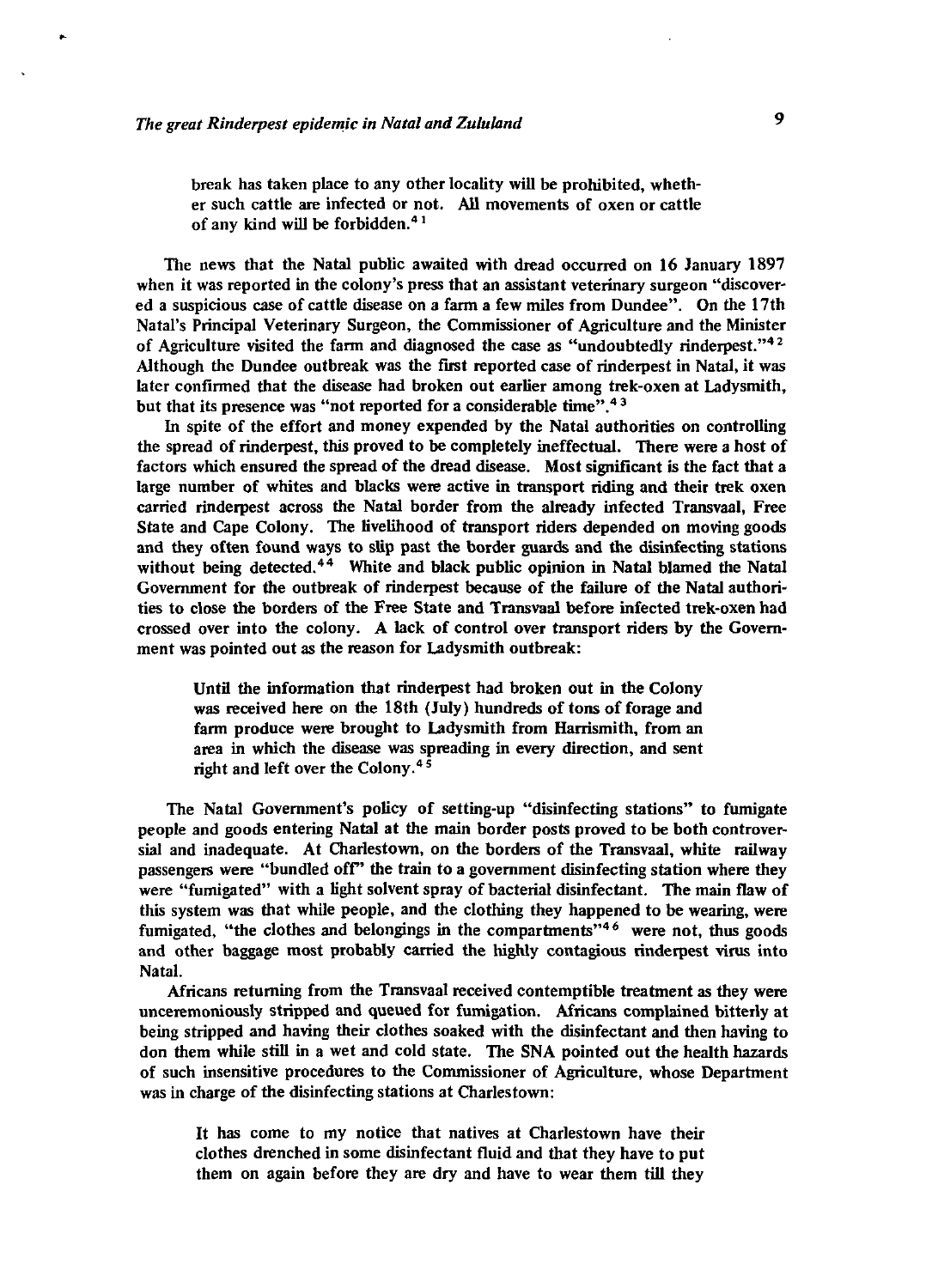dry on their bodies.

The cold weather is setting in now and this procedure is fraught with danger to the natives concerned. Washing and drenching clothes should be avoided and some other means of disinfectant should be adopted if possible.<sup>47</sup>

The Commissioner of Agriculture, C.B. Uoyd, complied with the SNA's suggestions and ordered the Charlestown station "to stop all clothing being returned to natives in a damp condition and  $\ldots$ , to make arrangements by which the clothing could be quickly and effectively dried".<sup>48</sup> When questioned by the local press on the supposed controversy and effectiveness of the fumigation of Africans at Charles town, the Secretary for Native Affairs played down the complaints and attempted to assuage his settler critics with the assurance that "every batch of natives disinfected has been told the reason for the operation, has been warned about the disease, and told of its dangerous character".<sup>49</sup>

Another criticism hurled at the Natal Government over its handling of the rinderpest epidemic was a lack of preparedness and foresight in the fencing of the borders of the colony. White farmers, many of them members of the influential Natal Farmers Conference, charged the Department of Agriculture of not having taken steps soon enough to ensure that there were stores of imported fencing materials adequate to meet the needs of the Government's ambitious programme and, at the same time, cater to the demands of white fanners anxious to fence their own farms and paddocks. Approximately 7 889 tons of barbed wire and other fencing materials valued at 72 271 were imported into the colony from Britain and the United States during  $1896$ ,<sup>50</sup> but it was not enough to meet the rocketing demands. Material shortages, frustrating delays and exorbitant prices underlined the complaints of many disgruntled farmers:

In May (1896) a special meeting of the Conference passed resolutions requesting that the borders of the Colony might be fenced. The fencing was not started until August, and, no preparation having been made to obtain material, the market here was rushed and all supplies bought up by the Government, thus sending up the cost of materials and preventing many fanners from fencing their lands for  $\frac{1}{2}$  many months.<sup>51</sup>

What stunned the Natal authorities most of all was the breath-taking rapidity with which rinderpest spread all over the colony seemingly at once. The Commissioner of Agriculture wrote in amazement that "when, however, the disease appeared, it did so almost simultaneously over two-thirds of the Colony".<sup>52</sup> Of the twenty-six magisterial divisions in the colony, twenty-four were infected with rinderpest between 16 July and 30 October 1897 as the following figures reveal:

### OUTBREAK OF RINDERPEST IN NATAL

 $\sigma$ 

| July $16$     | $\sim$ $-$      | July 31      |                | У.                      | Magisterial | <b>Divisions</b> | Affected |
|---------------|-----------------|--------------|----------------|-------------------------|-------------|------------------|----------|
| $44 - 31$     | $\sim$ 10 $\pm$ | August 12    |                |                         | 66          | -66              | 46       |
| August 12     | $\sim$ $-$      | August 31    | $\sim$         | $\overline{\mathbf{3}}$ | -66         | 46               | 66       |
| 21<br>$\pm$ 4 | $\sim$ 10 $\pm$ | September 20 | $\bullet$ .    | ь                       | -66         | 46               | 44       |
| September 20  | $\sim$          | October 30   | $\blacksquare$ |                         | -66         | 46               | 46       |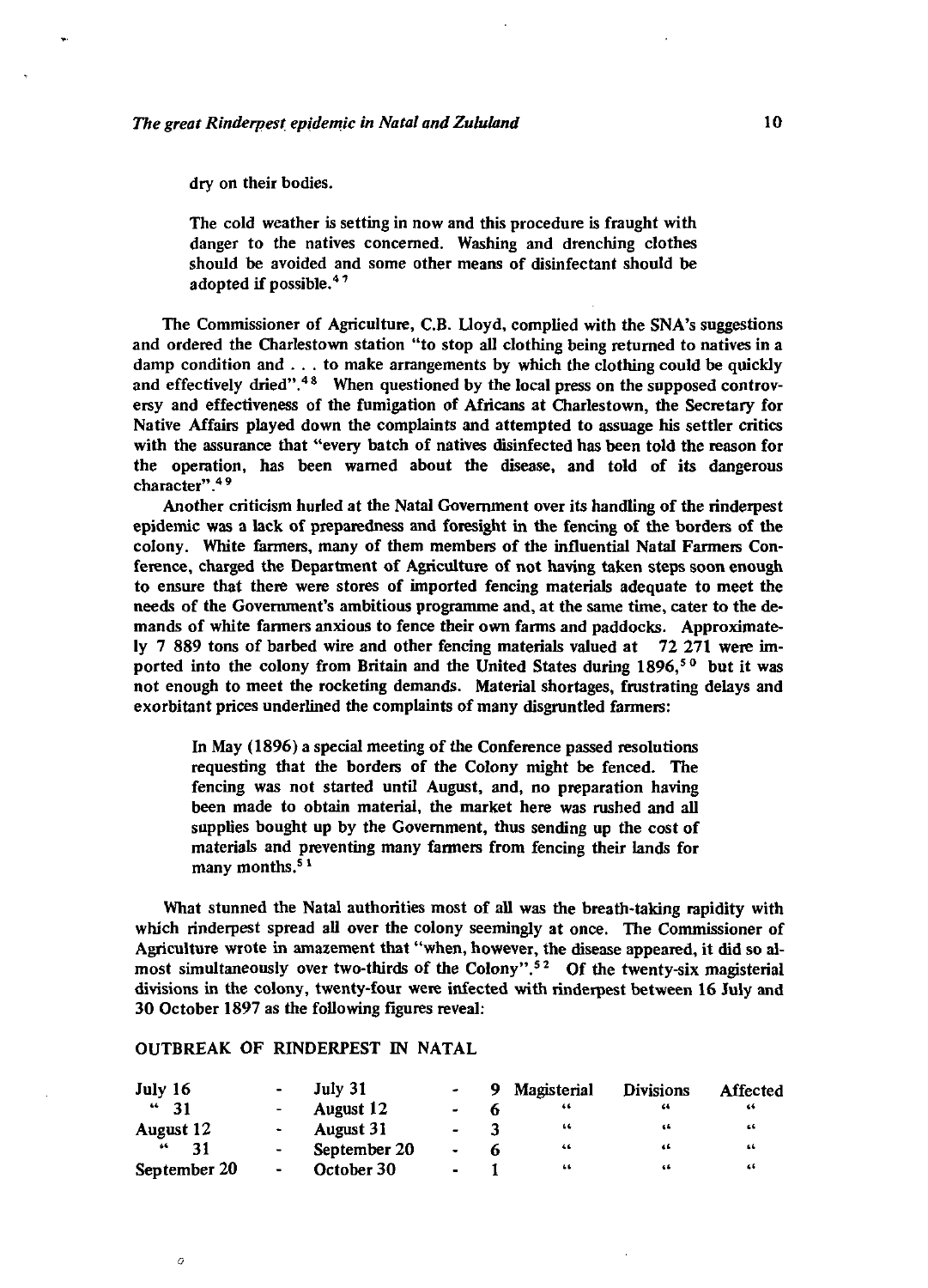#### *The great Rinderpest epidemic in Natal and Zululand* 11

All observers of the 1897 Rinderpest epidemic are unanimous in their opinions that cattle losses to the dread disease were more than twice as severe among blacks as among whites. The Commissioner of Agriculture stated in his annual report for  $1897$  that...

that there are many cases where European farmers have lost practically all their cattle is unfortunately too true, and the owners deserve every consideration, but from what information is accessible at present, the losses throughout the Colony in herds belonging to Europeans will be about 40 per cent, and in those belonging to natives 90 per cent.<sup>54</sup>

Reports of appalling losses in cattle from rinderpest poured in from all over Natal and Zululand. The Magistrate of the Klip River Division calculated that 20 108 head of stock had died from the epidemic and that "the mortality may be fairly set down at 90 per cent amongst stock belonging to natives, and about 65 per cent amongst stock belonging to Europeans". Once wealthy Chief Bande, the Magistrate said, was the greatest loser, the mortality amongst his head amounting to 760 head. "This man has now 29 head of cattle only, and from being one of the most opulent natives in the neighbourhood, is now comparatively poor".<sup>55</sup>

In the latter months of 1897 the bile and serum methods for inoculating cattle were produced in South Africa and distributed to farmers.<sup>56</sup> Many black peasants believed that the white man had introduced the rinderpest epidemic and they had little or no faith in inoculation. The *Natal Witness* reported the disturbed and resentful mood of Africans towards whites in the sugarbelt Divisions of Lower Tugela and Inanda:

We are told .. . that the natives regard the advent of rinderpest as entirely the fault of the white man. "He brought the disease from a distance for the purpose of inoculation, and so kills, not only his own cattle, but also that of the natives". The latter are sulky, disgusted, bewildered. The informant thinks, however, that there is no chance of a rising, seeing the natives are without firearms.<sup>57</sup>

The Africans had much justification in being bewildered and angry at whites and the officials of the Department of Agriculture and the SNA in particular who carried the anti-rinderpest campaign. Before the serum inoculation method proved successful, the Rinderpest Commissioners, Magistrates and Special Constables simply resorted to the wholesale shooting of African cattle in the Locations which had been in contact with rinderpest but were still healthy. This was cause for many angry complaints. When the new serum method was implemented in late July of 1897 the SNA quickly authorised the discontinuation of "stamping out". Moor attempted to ease tensions between the rinderpest officers and the Africans in the epidemic ravaged Upper Tugela Divisions by calling a halt to the cattle killings:

Please inform Ncwadi and Mnyamana without delay, that, owing to the numerous cases of Rinderpest which have already occurred in the Klip River and Dundee Divisions, the Government has resolved that there shall be no more killing of cattle, but that inoculation shall be resorted to in preference.<sup>58</sup>

The SNA was drafted into providing the bulk of inoculation services for "Location"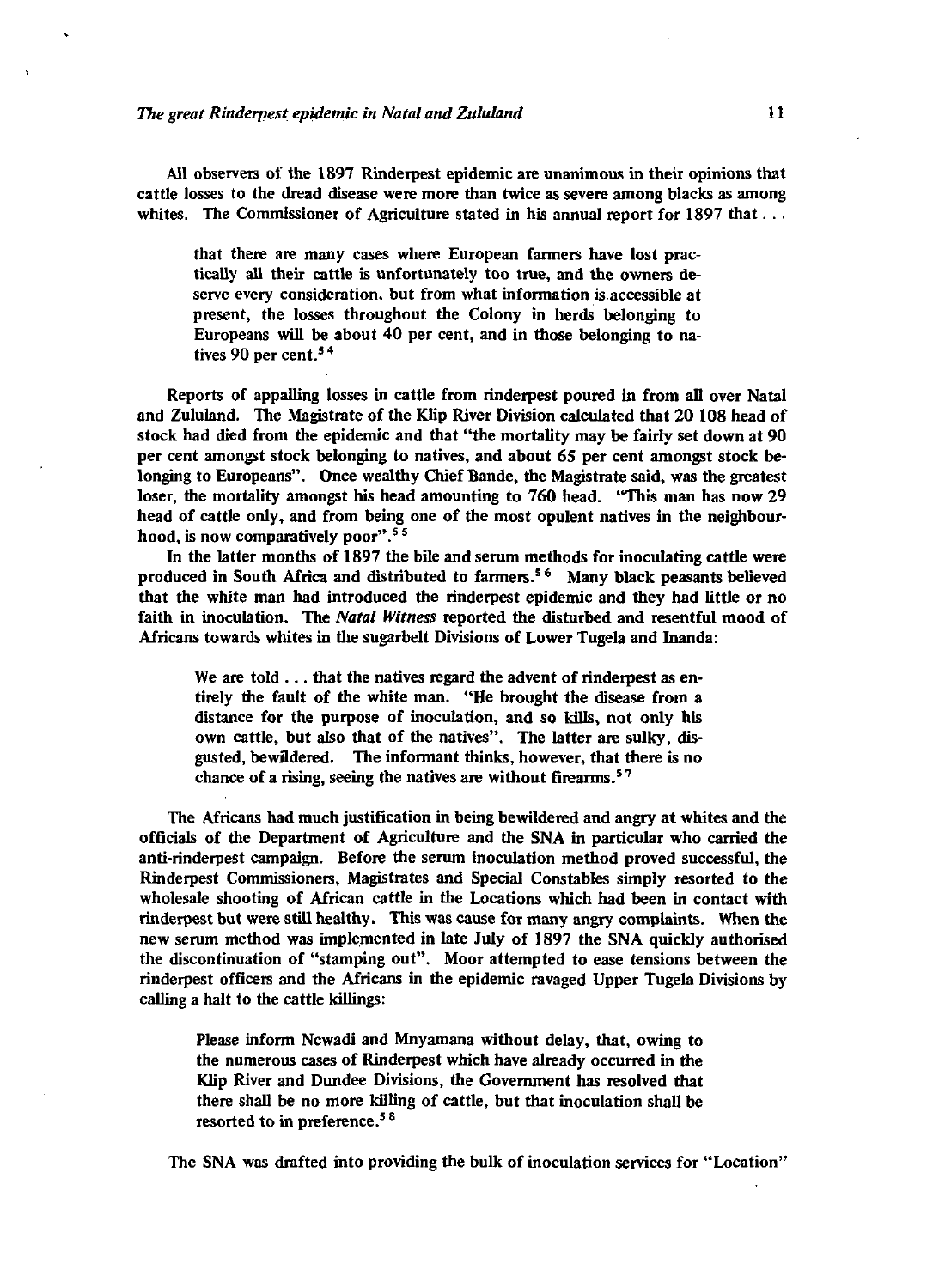Africans by an overworked Department of Agriculture. The SNA instructed all the Resident Magistrates to "Please suggest the names of two suitable persons in Your Division whom you can recommend to be instructed in inoculation, in connection with Rinderpest, with a view to their being able to assist such natives as may desire to adopt this course".<sup>59</sup> The Secretary for Native Affairs told the press that "I am getting the best men I can *to* assist the Natives with inoculation where they desire it". Moor stated further that his Department had "advertised asking the missionaries to assist the natives on their stations, and we are willing to supply them with all the necessary instruments".<sup>60</sup>

Black peasants were suspicious of inoculation, at first, because of the indifferent and even dire results of the imperfect bile inoculation method. Bile inoculation involved the inoculation of healthy and supposedly rinderpest-free stock with bile from an infected animal. The result being that the injected beast would through the bile catalyst and after a brief illness symptomatic of rinderpest, either recover and be immunized or it would succumb and die. The SNA inoculators had many disappointing results from the bile method and many Africans became resistant to its use when they saw some of their cattle dying from the procedure.<sup>61</sup>

In September 1897 the serum inoculation method was introduced into Natal from the Transvaal where it had proved far superior to the bile method in the immunization of healthy cattle and in the curing of diseased animals. The process involved simply, the inoculation of healthy stock with 100 c.c. of blood from the fortunate few animals which had survived the rinderpest and were thus immunized or "salted".<sup>62</sup> Cattle that were already suffering from symptoms of the plague were given a more potent dosage of between two and three hundred c.c. of "salted" blood. An eighty to ninety percent success rate had been achieved among herds in the northern Cape and the Transvaal.<sup>63</sup> By mid-October 1897 the rinderpest officials were busy with serum inoculation throughout much of the Colony. The SNA discontinued the bile method of inoculation "owing to the results proving generally unsatisfactory".<sup>64</sup> The SNA allocated the modest sum of 2 000 for expenditure entailed in the supply of serum, instruments and the employment of nine inoculation officers throughout most of the colony's Locations.<sup>64</sup> Although the SNA "let it be known among natives that the Government is ready and willing to render them all assistance as regards the inoculating of their stock",<sup>66</sup> the rinderpest plague had already done most of its deadly work among the cattle population of Natal. A further complication delayed the inoculation of cattle because of the great scarcity of "salted" cattle from which the precious serum was processed. By late October 1897 the SNA just requested African stock-keepers to "be careful to preserve cattle which have recovered from the disease, because it is from such that the serum, which will save sick cattle and immunize those not diseased, can be obtained ..." Of course, the plague had, by October 1897, already killed the majority of African cattle.

The mixed responses of impoverished and restless Africans to inoculation was a source of controversy within the Colony. White settlers and officials blamed African resistance to inoculation on superstitious taboos inherent to their traditional culture. Africans had only themselves to blame for the high mortality rate amongst their herds a theme echoed by many official observers. "This terrible scourge",  $67$  wrote the Magistrate of the New Hanover Division, "has completely devastated the herds of cattle belonging to natives; the result, undoubtedly of the unwillingness on the natives' part to resort to inoculation before the disease had attacked their cattle".<sup>68</sup> However, the Magistrate of the Upper Tugela Division revealed in his report how the precious serum was distributed to inoculate "European cattle, while the intermediate native cattle were left to their fate". This discriminatory policy "gave the natives a good cause for com-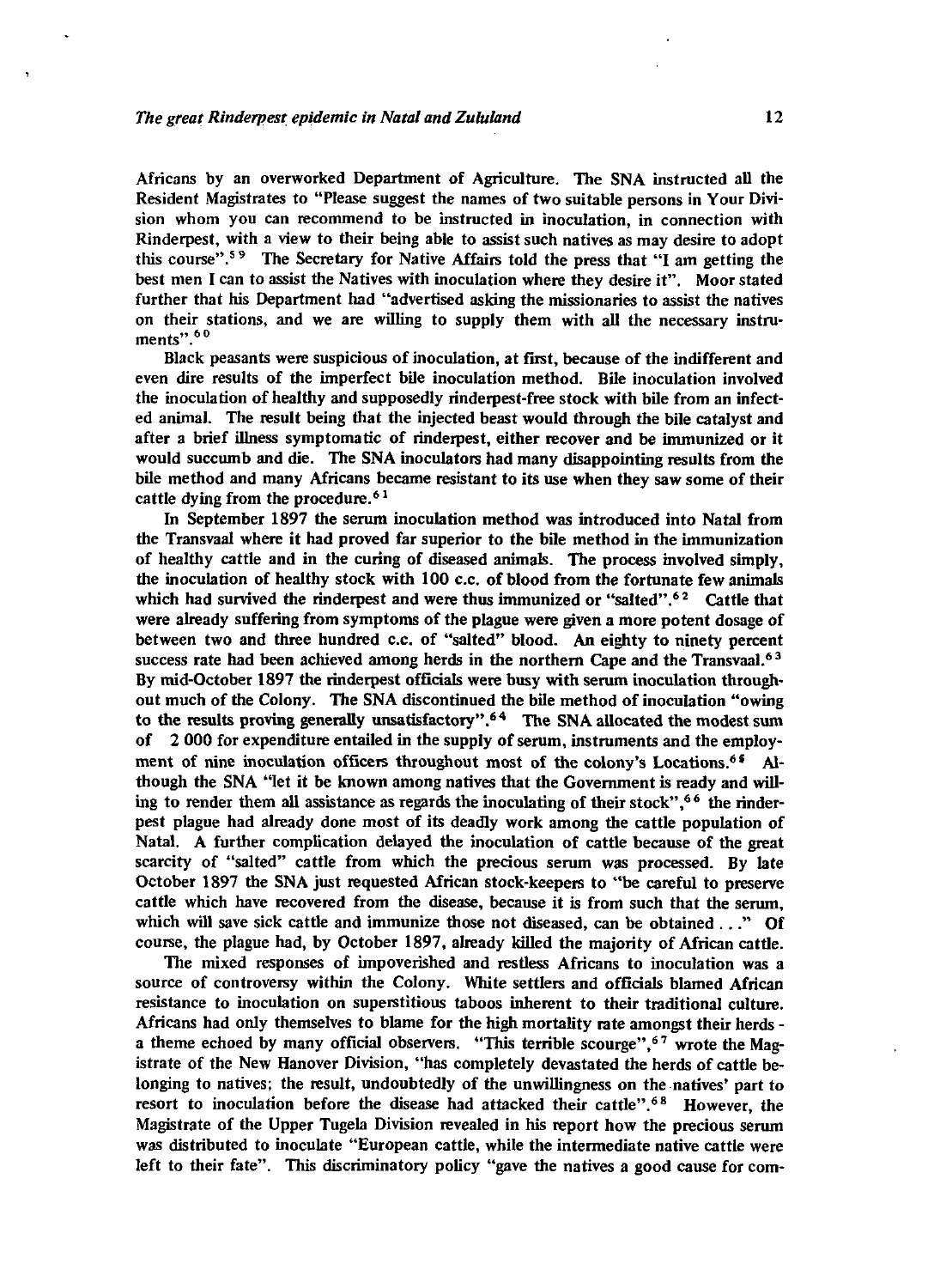plaint, and of which they will always make the most".<sup>69</sup> It is more than likely that many Africans, especially those living in remote areas of the colony, never gained access to the rinderpest serum while white fanners had a distinctive advantage in communications with the Government veterinary services.<sup>70</sup> In addition to the inadequate and unequal anti-rinderpest measures taken by the Government, the Africans' system of land tenure and usage in Colonial Natal put them at a further disadvantage as they grazed their cattle together on large communal pastures and this fanned rinderpest through their herds much faster than through white-owned cattle which were separated into smaller herds on individual farms, further distances apart.

The rinderpest epidemic precipitated a major economic crisis for black peasant agriculture in Natal. With 80 to 90 percent of their cattle dead many Africans who depended on transport riding for their livelihood became destitute almost overnight and had to seek jobs in the towns and mines. More seriously, a growing neglect of cultivation occurred in many areas due to "Rinderpest having swept off all native oxen". The Magistrate of the Mapumulo Division noted somberly that "there will be no oxen to plough with at the next planting season".<sup>74</sup> Rinderpest impoverished many hundreds of black peasant tenants living on white farms throughout Natal and either drove them off the land or made them more indebted to their white landlords. The Magistrate of the Ixopo Division recorded the plight of rent-paying peasants. "The losses of cattle from rinderpest have been truly distressing . . . and I fancy the Europeans will find it necessary to reduce the high rents paid by many native tenants.<sup>72</sup> Other white observers believed rinderpest to be a mixed blessing for the loss of cattle would in future force more and more black peasants off the land into wage labour. Such hopes were expressed by the ambivalent Magistrate of the New Hanover Division:

It is to be hoped that the losses sustained by the natives will ultimately awaken the men to the necessity there exists for developing habits of industry .. . Up to the present, however, no thought appears to be by them on the future and their time seems to be spent chiefly in drinking beer and in breaking heads at faction fights, the latter being always the result of the former.<sup>73</sup>

One of the firmest indicators that black peasants had suffered much larger quantitative losses in cattle from rinderpest was born out in the statistics showing the total amount of stock owned by blacks and whites. In 1896 blacks owned an estimated 494 402 cattle and whites 242 165. The 1898 totals reveal a startling plunge in the number of cattle held by blacks - 75 842 head - as opposed *to* whites who owned 155 456 head.<sup>74</sup> In fact, for the first time in the colony's history whites owned more cattle than blacks (see graph). It took blacks nearly eight years (1905) to recoup their losses to the point where their herds equalled the 1896 figure. White farmers suffered less from the 1897 rinderpest epidemic than blacks and they reaped high profits by selling stock to Africans anxious to buy "salted"or rinderpest free oxen for ploughing, transport-riding and *ilobola.* In 1898 the Magistrate of the Umvoti Division remarked that "the value of cattle has risen at  $100$  ".<sup>75</sup> The demands for cattle rose enormously due to the losses incurred through rinderpest and the Anglo-Boer War, 1899-1901. The farmers who had stock for sale must have been gleeful as they saw the average price of salted cattle in Natal and Zululand treble and even quadruple between 1895 and 1905: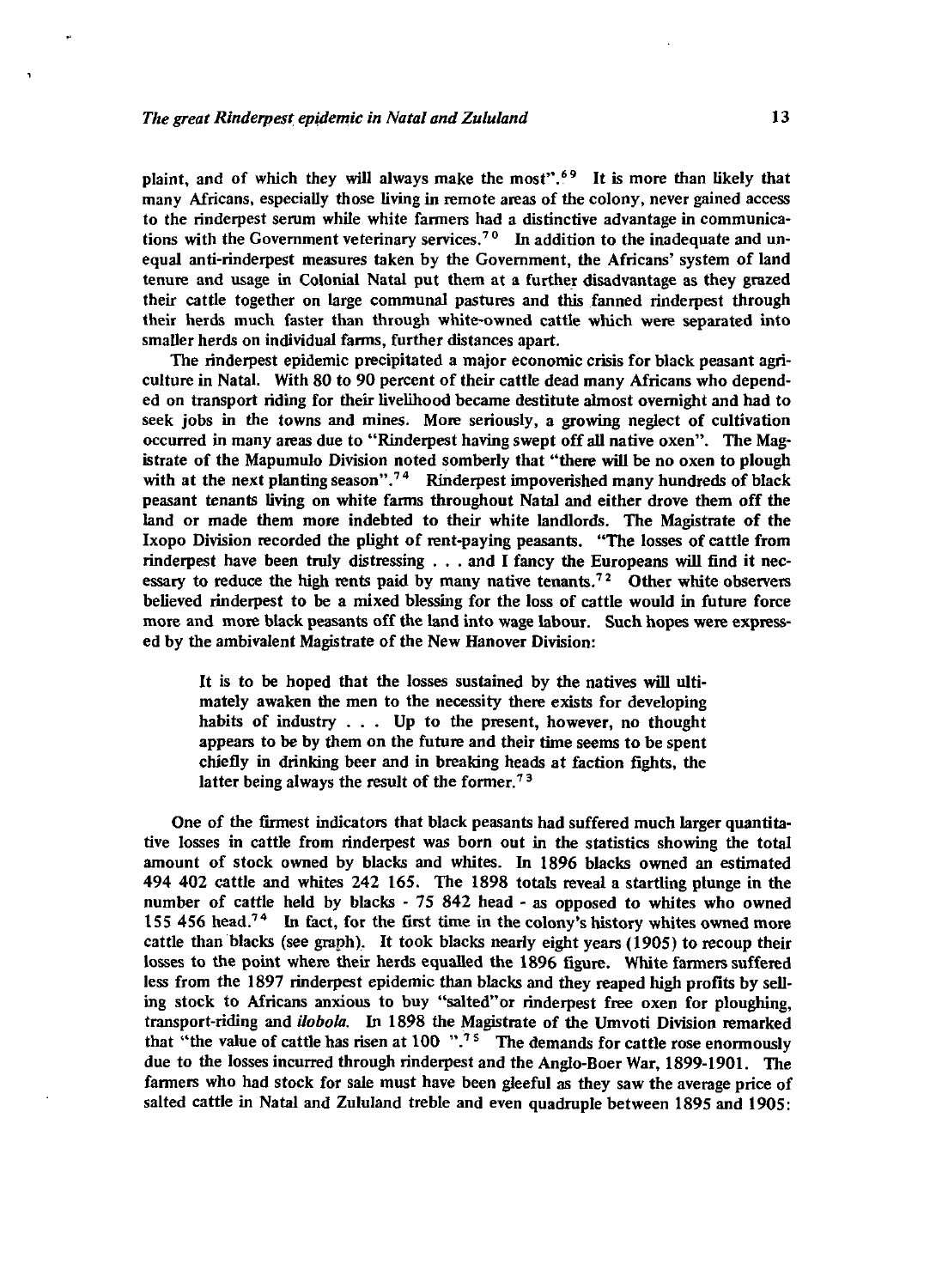| <b>YEAR</b> | WHITE-OWNED CATTLE | <b>BLACK-OWNED CATTLE</b> |
|-------------|--------------------|---------------------------|
|             |                    |                           |
| 1895        | 5                  | 5                         |
| 1896        | 6                  | 6                         |
| 1897        | 7                  |                           |
| 1898        | 13                 | 13                        |
| 1900        | 20                 | 20                        |
| 1901        | 16                 | 16                        |
| 1903        | 17                 | 13                        |
| 1905        | 15                 | 9<br>76                   |

### AVERAGE PRICE OF CATTLE IN NATAL AND ZULULAND

While a few white farmers reaped huge profits from the sale of cattle, the rinderpest epidemic had an overall detrimental effect on the regional economy. Consumers of red meat and dairy products had to pay between 33 and 50 per cent more for these foods. Natal faced a real shortage of red meat during 1897 and 1898 as a result of rinderpest. This necessitated a much larger importation of chilled/preserved meats and dairy produce from Australia, North America and Argentina from 1897 until at least 1903-04.<sup>77</sup> Rinderpest, in effect, opened up the colony's doors to cheaper imports of basic foodstuffs and Natal's trade deficit with its trading partners rose significantly during these years.<sup>78</sup> So alarming was the flood of imported meat and dairy products into the colony that representatives of the white farming sector in the Legislative Assembly made strident appeals for protective tariffs to be levied against imported meat. One Legislator assailed the "unholy compact" entered into by the colony's butchers and meat importers whereby half of their meat supplies would be bought from overseas producers on long term (five year) contracts.<sup>79</sup>

The rinderpest epidemic seriously disrupted the socio-economic norms that had evolved around the cattle-complex of northern Nguni societies. The wiping-out of nearly ninety percent of all African-owned cattle from rinderpest not only destroyed black transport riding and the chief sources of storeable wealth, it threw the entire social system out of kilter. A most fundamental social institution, marriage, was thrown into disarray because of insufficient cattle to meet the normal commitments of *Hobo la* or bridewealth that most men were required to give to their prospective fathers-in-law. Marriages were postponed for lack of *"lobola cattle".* Black social discontent, particularly among the marriageable young people manifested itself in the decade following the rinderpest plague.<sup>80</sup> Even more serious, were the effects that rinderpest had on the nutritional levels of many blacks who depended, in large part, on the system of *ukusisa,* the custom whereby men wealthy in cattle would loan beasts to poorer relatives or clients who then were permitted to consume all the milk and to eat beasts that had died in exchange for tending their patron's herds. *Ukusisa* was impeded largely by the Natal Government's directive to Resident Magistrates and Rinderpest Officers to "Warn the natives to be on their guard against the movement of cattle from place to place within the Colony and to be very careful not to receive cattle for "sisa" purposes.<sup>8</sup>*<sup>1</sup>* The social and economic institutions of the African cattle-complex in Natal demanded a large degree of geographic mobility in order to function. The mandatory but erratic quarantine of all cattle in Natal to their respective farms and locations did little or nothing in preventing the spread of the epidmic. But, the restrictions on mobility had much more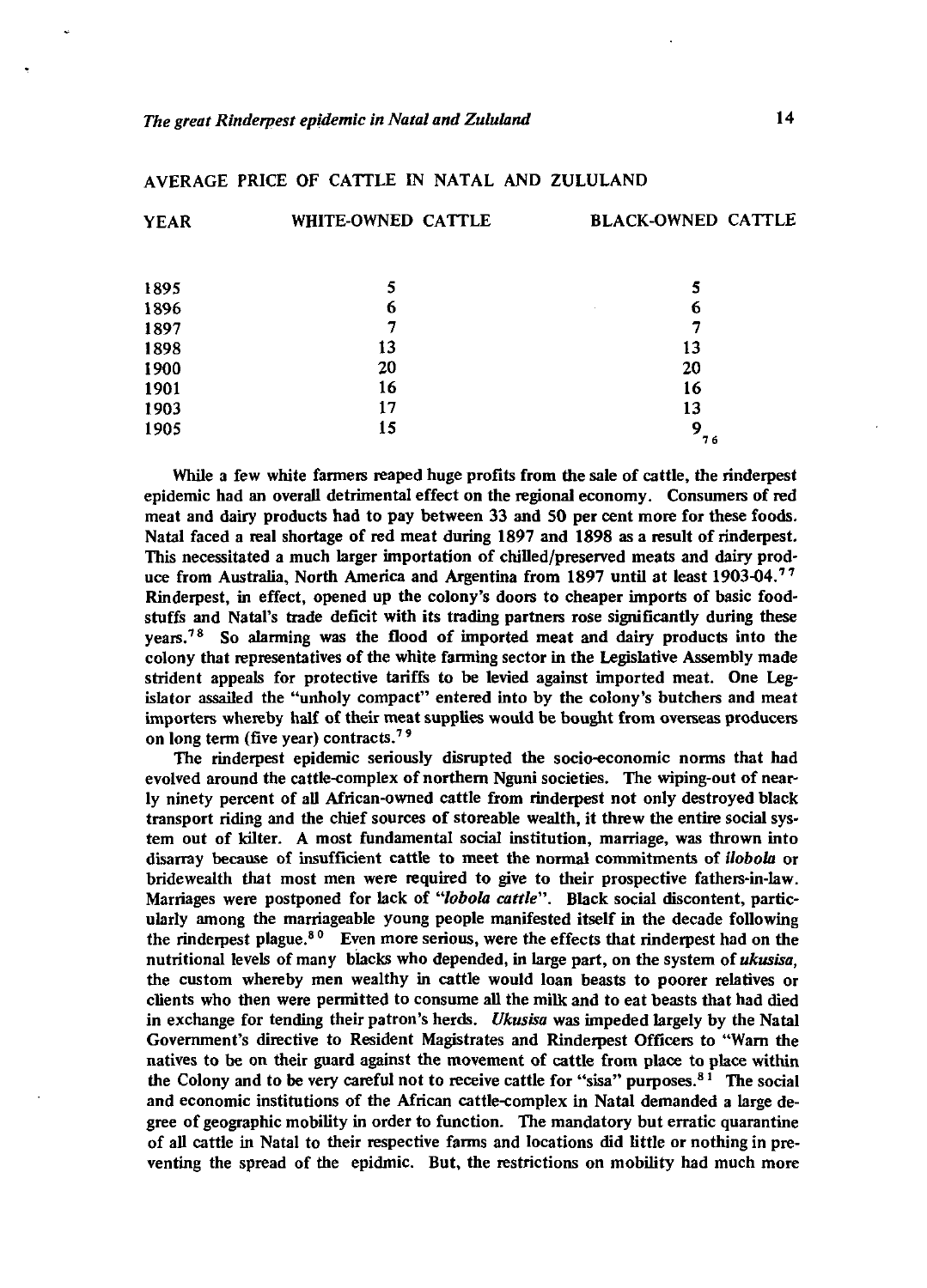

CATTLE POPULATION - NATAL & ZULULAND 1895 -1905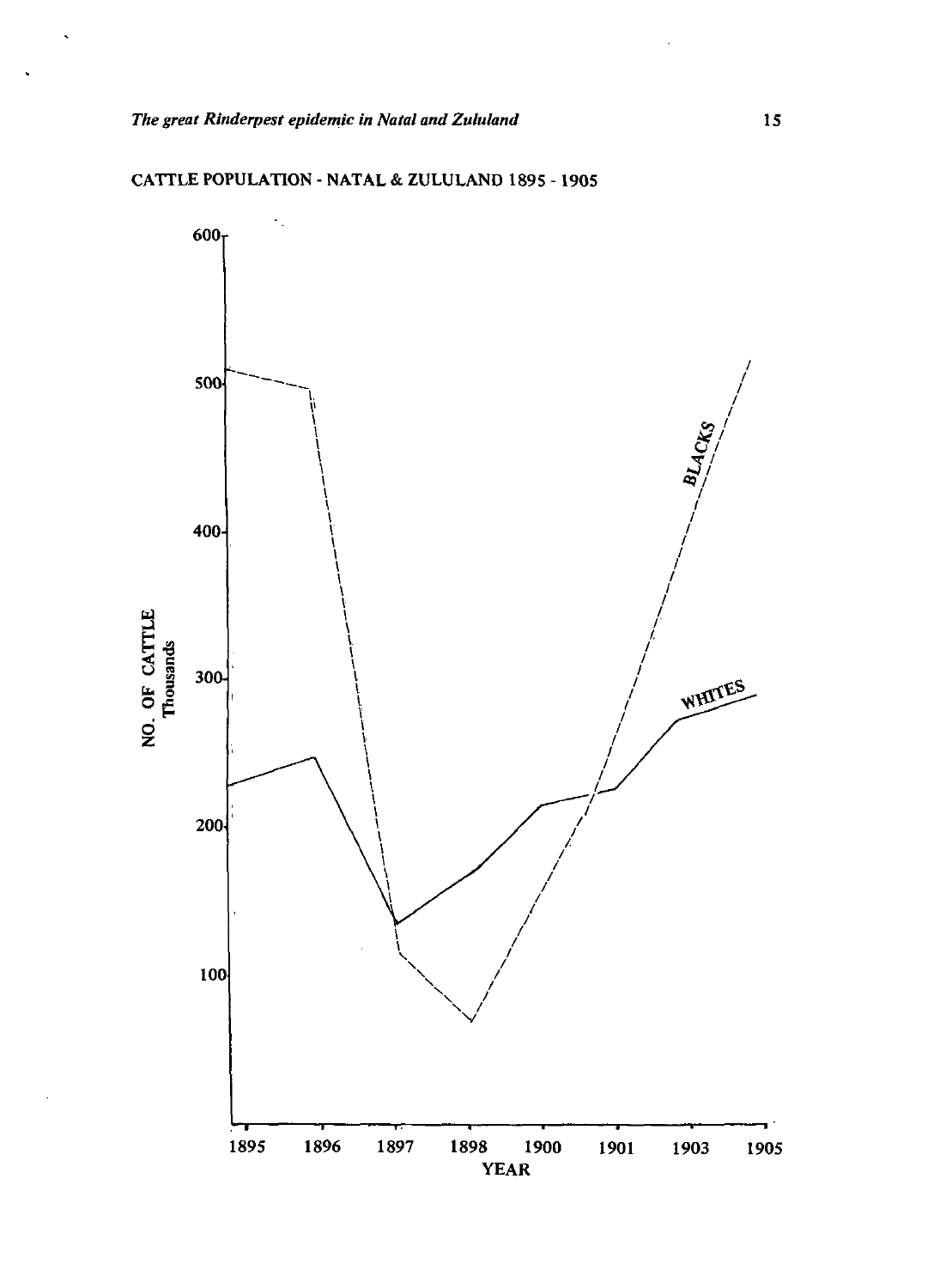harmful repercussions for the socially extended and economically interdependent institutions that formed the core of the cattle-complex in Natal's communities.

The Natal colonial government had, like the government of the Free State, Transvaal and the Cape Colony, failed spectacularly in its efforts to prevent or contain rinderpest. As the epidemic gathered in intensity throughout 1897, the general public, both black as well as white, condemned the Department of Agriculture and the SNA for the inadequacy of the measures taken to combat the plague, and for the delays that invariably occurred in their implementation. $82$  At the half-yearly meeting of the influential Natal Farmers' Conference in October 1897, settlers discontent with the Government's handling of the cattle disease was voiced in a resolution "that this Conference requests the Government to appoint a Commission to enquire how rinderpest got into the Colony and how it spread, and, why the 'excellent stringent measures' adopted collapsed". The Natal Government presented an inconclusive report which placed the blame on the enormity of the epidemic and the inability of any human agency to contain its spread and destructive capacity before serum inoculation was introduced. *The Natal Witness* probably summed up the feelings of many white farmers and even more black peasants when it concluded that "nearly every step the Government has taken has been forced upon them. Attempt after attempt has been made to keep them up to the mark, forced upon them. Attempt after attempt has been made to keep them up to the main,<br>but they have all failed".<sup>83</sup> In its official utterances, the Natal Government went to great lengths to minimise any charges of unpreparedness and inefficiency. African discontent, and suffering as a result of rinderpest, was expediently ignored to the point where the British Governor of Natal made the absurd pronouncement that it gave him much are prison covering or passe meas the about a pronouncement and it gave man<br>"much pleasure to bear testimony to the patient and cheerful way in which the Native population have borne their severe losses through rinderpest and locusts". <sup>84</sup>

There was most certainly a psychological dimension to the rinderpest plague. A number of Divisional Magistrates commented on the streak of fatalism which seemed to manifest itself in the African population.<sup>85</sup> Two disastrous years of locusts, severe drought and rinderpest, respectively, had destroyed much of the staple subsistence crops and nearly all the livestock wealth possessed by Africans. These unprecedented calamities probably appeared insurmountable and the "sulky" and "restless" nature attributed to blacks by white observers was probably an expression of resignation and acquiescence to forces that were totally beyond the powers of black peasants to resist. The death of thousands of cattle in 1897 meant that thousands of tons of meat had to be disposed of fairly quickly. The reported outbreak of food-poisoning among blacks in the Transvaal who had eaten cattle that had died from rinderpest prompted the SNA to issue a warning to Africans that "cattle dying from rinderpest should at once be burned, and no portion thereof should be used for food".<sup>86</sup> Africans ignored the warnings, which, in any case, turned out to be incorrect, and ate diseased animals in feasting and beerdrinking that went on for days. The horrible realities of rinderpest must have hung as a depressing cloud over the Natal countryside. Many white farmers and black peasants stood by helpless as they watched their cattle die an agonised death. Equally depressing, the landscape was littered with the putrefying carcasses of dead animals. One observer of the plague recalled a hideous and never-to-be-forgotten sight near Greytown:

Cattle died in thousands, and as all sick animals made for water, streams were soon choked with rotting carcasses. The stench was terrific, and the bushes fringing the small streams flowing down the Greytown Hill were covered with a canopy of blue bottle flies in millions.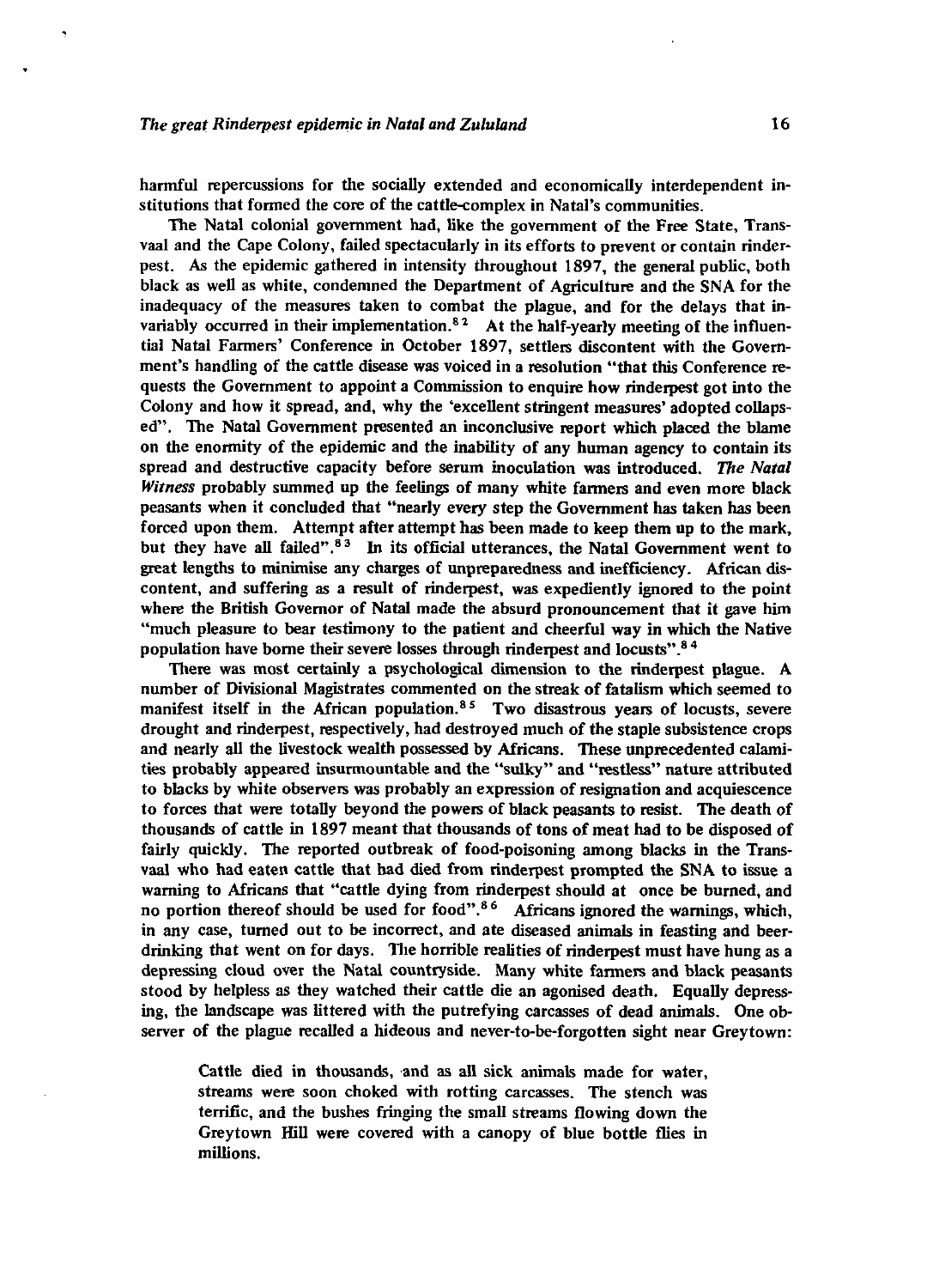Natal was heavily stocked with cattle at the time, and the losses were terrific.8 7

#### **CONCLUSION**

The 'Great Rinderpest' epidemic of the 1890s was far and away the most traumatic and devastating of the ecological disasters visited on southern and eastern Africa in recent times. In Natal and Zululand rinderpest largely destroyed the transport riding business, sent prices of draught oxen and red meat soaring and opened the door to a flood of imported meat products. The rinderpest epidemic was the lynch-pin in the wave of natural calamities that collectively produced an ecological breakdown sufficient to end abruptly the relatively long period of environmental stability that had existed throughout the second half of the nineteenth century.

The structural and institutional distinctions that existed between the black and white farming sectors were sharpened further as a result of rinderpest. The fact that black peasants in Natal were hit hardest by the vicissitudes of nature around the turn of the century was due to the narrow base of their farming operations and the resultant over-reliance on the two staple crops of maize and sorghum. These crops were particularly vulnerable to the combined hazards of protracted drought and locusts. The rinderpest epidemic of 1897 and later East Coast Fever after the turn of the century depleted African cattle herds by as much as ninety percent. The devastation wrought by stock disease seriously undermined the very economic and social foundations of rural black society which relied heavily on cattle for transport riding, ploughing, capital accumulation and *ilobola* or bride wealth. Natal's black farmers were also at a marked disadvantage when compared to their white counterparts for they did not enjoy equal access to the colony's veterinary and agricultural support services.

The environmental calamities of the late nineteenth and early twentieth centuries has important implications for any analysis of the rise and fall in the fortunes of Natal's peasantry. The dramatic decline in peasant crop productions and in the numbers of their cattle occurred at exactly the time when clima to logical and epidemiological forces combined to upset the rhythm of peasant society.

oooOooo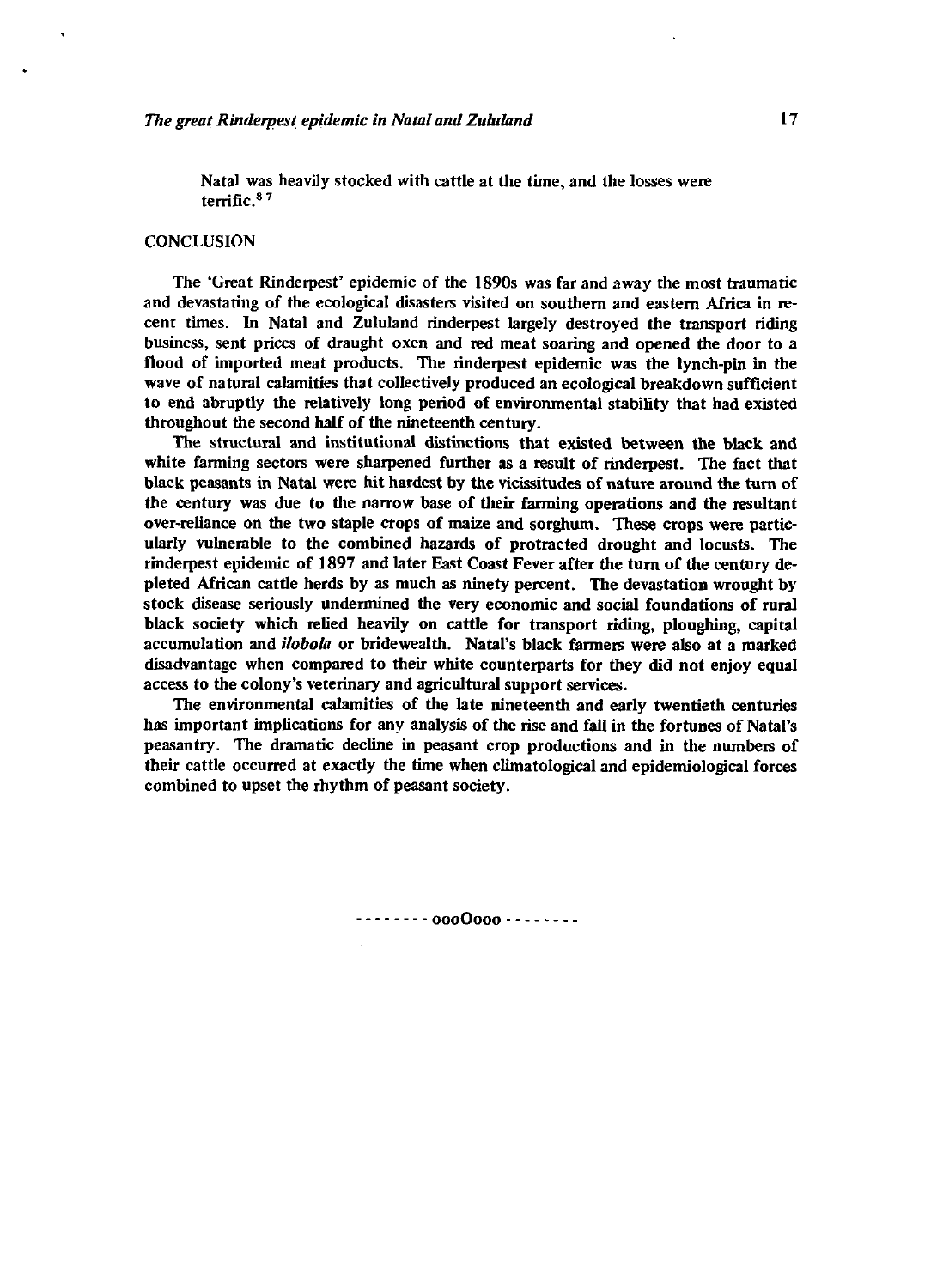### **NOTES**

- 1. The theme of environmental calamities and social and economic change in Natal around the tum of the 19th century was the topic of an earlier paper: C. Ballard, "Pestilence and the Peasantry: The Holocaust in Natal 1895 -1907" (unpublished paper given at the second biennial conference of the Economic History Society of South Africa, July 1982).
- 2. Several works which have emphasized the influences of environmental factors on rural communities in southern Africa are:

C. M. de Kiewiet, *History of South Africa: Social and Economic* (London, 1941), p. 189; M. Wilson & L. Thompson (eds.). *The Oxford History of South Africa* Vol. *U* (Oxford, 1971); Chapter m, Francis Wilson, "Farming 1866 - 1966", pp. 115 - 116, and Charles Van Onselen, "Reactions to Rinderpest in South Africa 1896 - 1897", *Journal of African History,* XIII, 3 (1972), pp. 473 - 488.

- 3. Helge Kjekshus, *Ecology Control and Economic Development in East African History: The Case of Tanganyika 1850 -1950* (London, 1977), pp. 126 -127.
- 4. De Kiewiet, *History of South Africa: Social and Economic,* p. 189.
- 5. *Natal (Departmental) Blue Books,* Magistrates\* Reports, 1878, 1879 and 1881; and *Natal (Statistical) Blue Books,* Returns for Agriculture, Vols. 29-1878, 30-1879 and 32-1881.
- 6. *Natal (Departmental) Blue Book,* Magistrates' Reports, 1881.
- 7. Charles Ballard, "The Role of Trade and Hunter-Traders in the Political Economy of Natal and Zululand 1824 - 1880", *African Economic History,* No. 10, (1981).
- 8. A. F. Hattersley, *The British Settlement of Natal* (Cambridge, 1950), pp. 270 - 272.
- 9. *Natal Mercury,* 3 May, 1895.
- 10. C. Ballard and G. Lenta, "The Role of the Peasantry in the Agricultural Economy of Colonial Natal 1844 -1909: A Reassessment", (unpublished paper given at the Southern African Studies Seminar, University of Natal, Pietermaritzburg, 8 June 1982).
- 11. C. Bundy, *The Rise and Fall of the South African Peasantry* (London, 1979) Chapter 6, pp. 165-196.
- 12. Shula Marks, *Reluctant Rebellion, the 1906* - *1908 Disturbances in Natal* (Oxford, 1970), p. 129.
- 13. *Debates of the Legislative Assembly of the Colony of Natal,* Fifth Session of the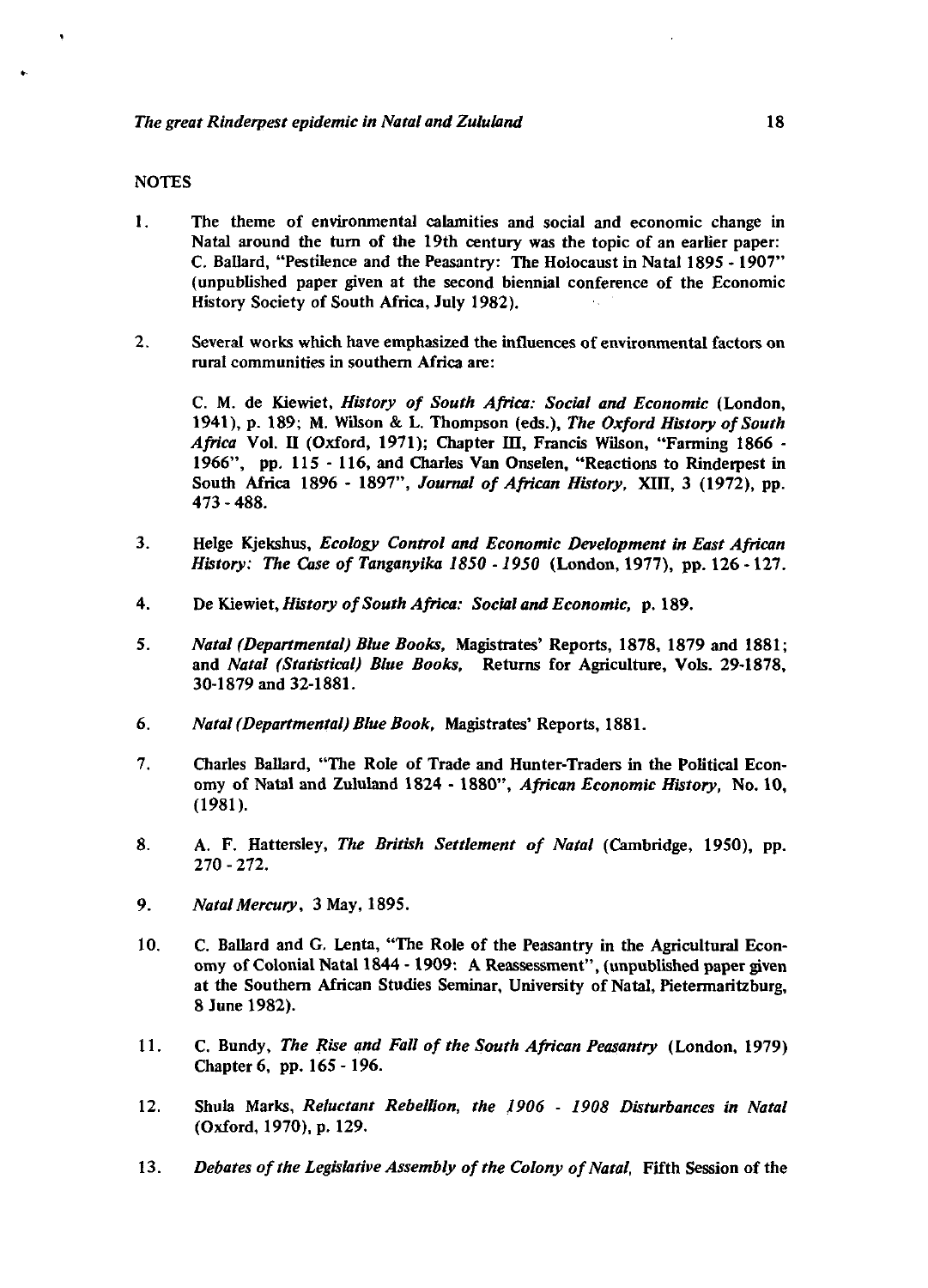First Parliament, 1897, Vol. 25, J. L. Hulett, Member for Victoria County, 4 May 1897.

- 14. James Stuart, *A History of the Zulu Rebellion* (London, 1913), pp. 92 98.
- 15. *Natal (Statistical) Blue Book,* Imports and Exports, Vols. 45-1896, 46-1896.
- 16. Statistics taken from *The Department of Native Affairs, Blue Book on Native Affairs,* Resident Magistrate's Reports, 1896.
- 17. C. Ballard, "A 'Year of Scarcity': The 1896 Locust Plague in Natal" (unpublished paper, University of Natal, Durban 1982).
- 18. *Debates of the Legislative Assembly,* Fifth Session of the First Parliament, 1897, Vol.25, J. Hulett, Member for Victoria County, 4 May 1897.
- 19. Kjekshus, *Ecology Control and Economic Development,* p. 126. The description of rinderpest symptoms comes from The Kenya Veterinary Services.
- 20. *(Departmental) Blue Book,* Annual Report of the Commissioner of Agriculture for the year 1896, p. H-141.
- 21. *Natal Witness,* 6 May 1896.
- 22. *Ibid.*
- 23. *Ibid.,* 27 July 1897.
- 24. *Natal Government Gazette,* 21 September 1896. Government Notice No. 528, 1896.
- 25. *Natal (Departmental) Blue Book,* Annual Report of the Commissioner of Agriculture for the year 1896, p. H-141.
- 26. *Ibid.,* p. H-142.
- 27. *Ibid.,* Annual Report of the Commissioner of Agriculture for the Year 1897, p. H-162.
- 28. Secretary for Native Affairs Papers (SNA), Pietermaritzburg Depot of the South African Archives, 1/1/258, 2206/1897. Samuelson's Report to the Natal Legislative Assembly, 12 October 1897.
- 29. *Times of Natal,* 22 April 1896.
- 30. SNA 1/1/219, 561/1896, SNA to Colonial Secretary, 24 April 1896.
- 31. *Times of Natal,* 22 April 1896.
- 32. *Natal Witness,* 7 October 1896.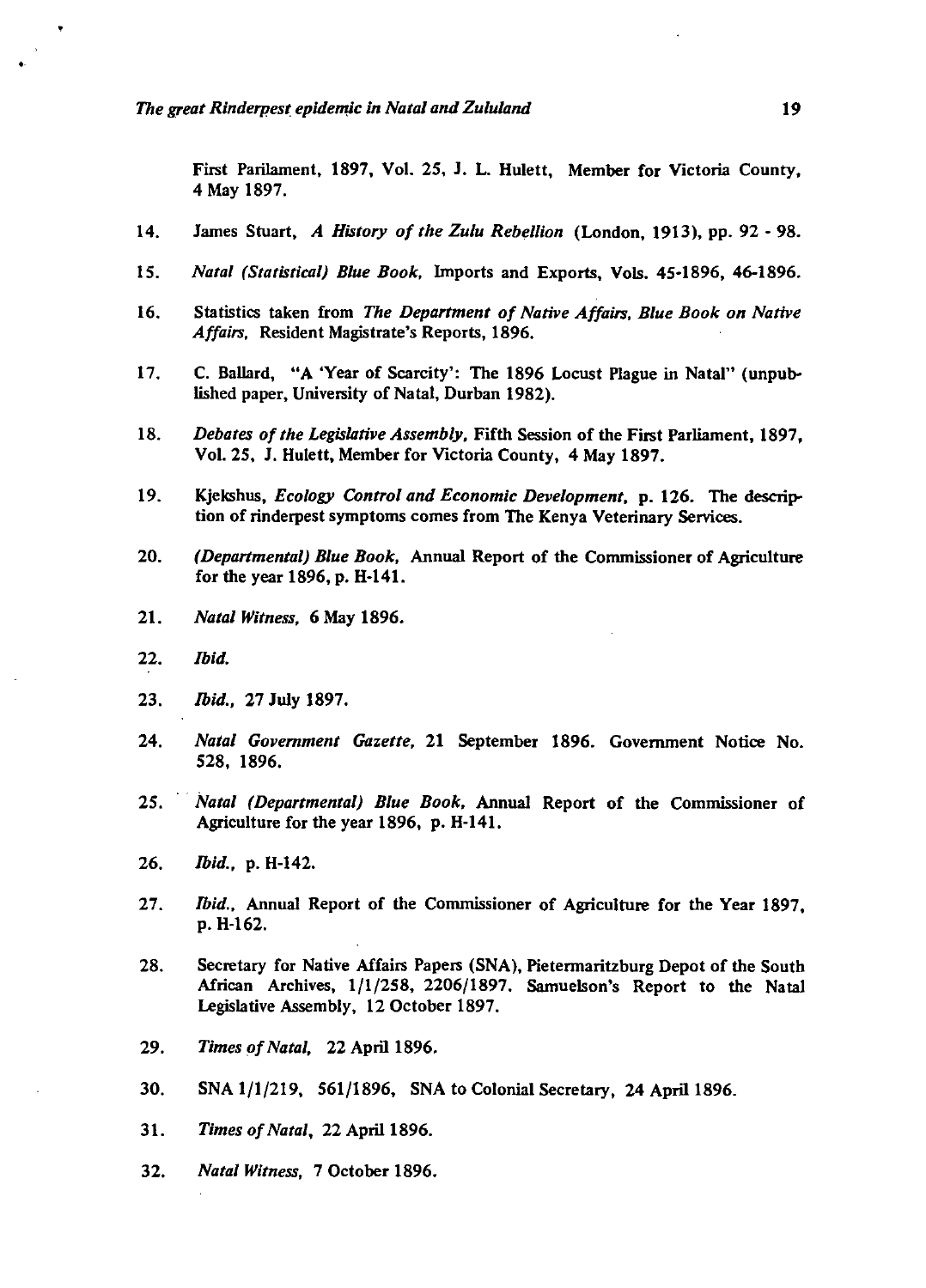- 33. *Natal Government Gazette,* 15 October 1896. Government Notice No. 576, 1896.
- 34. *Ibid.*
- 35. *Natal Witness,* 17 October 1896.
- 36. Bundy, *Rise and Fall,* Chapter 6.
- 37. *Natal Witness,* 29 May 1896.
- 38. *Ibid.,* 27 July 1897.
- 39. *Natal Witness,* 29 May 1896.
- 40. SNA 1/1/232, 1843/1896. Confidential Minute, USNA to Resident Magistrates of Umsinga, Weenen, Umvoti, Krantzkop and Mapamulo Divisions, 7 November 1896.
- 41. *Natal Government Gazette,* 15 October 1896. Government Notice No. 576, 1896.
- 42. *Natal Witness,* 19 July 1897.
- 43. *Ibid.,* 27 July 1897.
- 44. *Natal (Departmental) Blue Book,* Annual Report of the Commissioner of Agriculture for the year 1897, pp. H-161-162.
- 45. *Natal Witness,* 27 July 1897.
- 46. *Ibid.,* 23 March 1897.
- 47. SNA 1/1/244, 862/1897 SNA to Minister of Agriculture, 12 May 1897.
- 48. *Ibid.,* Commissioner of Agriculture to Minister of Agriculture, 13 May 1897.
- 49. *Natal Witness,* 19 August 1897.
- 50. *Natal (Statistical) Blue Book,* Imports and Exports, 1896.
- 51. *Natal Witness,* 27 July 1897.
- 52. *Natal (Departmental) Blue Book,* Annual Report of the Commissioner of Agriculture for the year 1897, pp. H-160-161.
- 53. *Ibid.,* p. H-159.
- 54. *Ibid.,* p. H-162.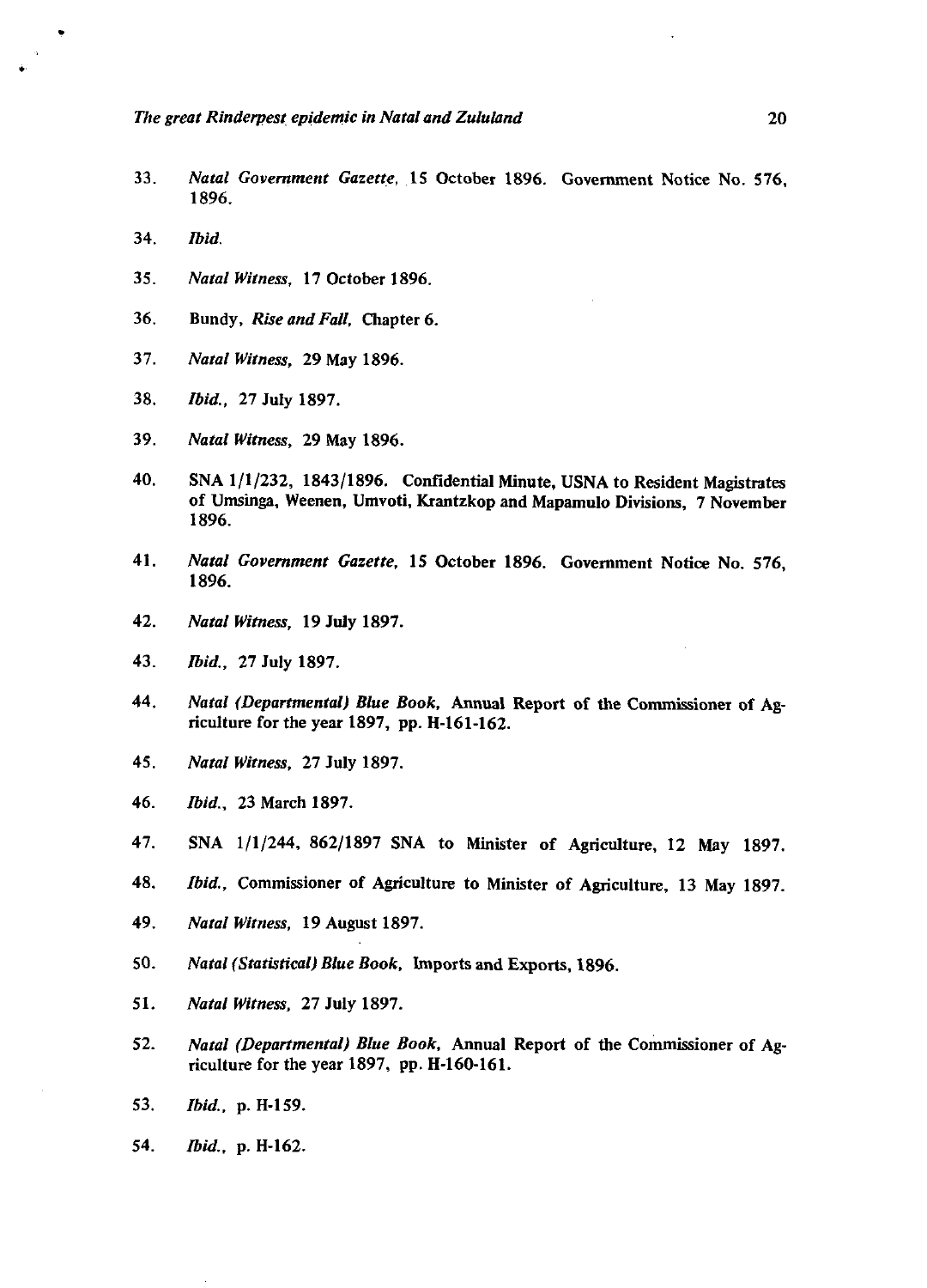- 55. *Ibid.,* Annual Report of the Magistrate of Klip River Division, 1897, p. B-86.
- 56. SNA 1/1/254, 1809/1897. Johannesburg Agent for SNA to SNA, instructions for rinderpest inoculation, 31 August 1897.
- 57. *Natal Witness,* 13 October 1897.
- 58. SNA 1/1/249, 1338/1897. SNA to Resident Magistrate, Upper Tugela Division, 23 July 1897.
- 59. SNA 1/1/150, 1451/1897. Circular No. 10, 1897, Rinderpest Inoculation, SNA to all Resident Magistrates, 4 August 1897.
- 60. *Natal Witness,* 19 August 1897.
- 61. SNA 1/1/252, 1677/1897. SNA *to* Resident Magistrate, Ipolela Division.
- 62. SNA 1/1/254, 1809/1897. Johannesburg Agent for SNA to SNA, instructions for rinderpest inoculation, 31 August 1897,
- 63. *Natal Witness,* 7 May 1897.
- 64. SNA 1/1/258, 2206/1897. Samuelson's report to the Natal Legislative Assembly, 12 October 1897.
- 65. *Ibid.*
- 66. SNA 1/1/252, 1677/1897. SNA to Resident Magistrate, Ipolela Division, 12 August 1897.
- 67. *Natal (Departmental) Blue Book,* Annual Report of the Magistrate of the New Hanover Division, 1897, p. B-22.
- 68. *Ibid.*
- 69. *Ibid.,* Annual Report of the Magistrate of Upper Tugela Division 1897, p. B-10.
- 70. *Ibid.,* Annual Report of the Commissioner of Agriculture for the year 1897, pp. H.162-164.
- 71. *Ibid.,* Annual Report of the Magistrate of Mapumulo Division 1879, p. B-34.
- 72. *Ibid.,* Annual Report of the Magistrate of Ixopo Division 1897, p. B-42.
- 73. *Ibid.<sup>t</sup>* Annual Report of the Magistrate of New Hanover Division 1897, p. B-22.
- 74. *Natal (Statistical) Blue Book,* Annual Report of the Magistrate of Umvoti Division 1898, p. B-6.
- 75. *Natal (Departmental) Blue Book,* Annual Report of the Magistrate of Umvoti